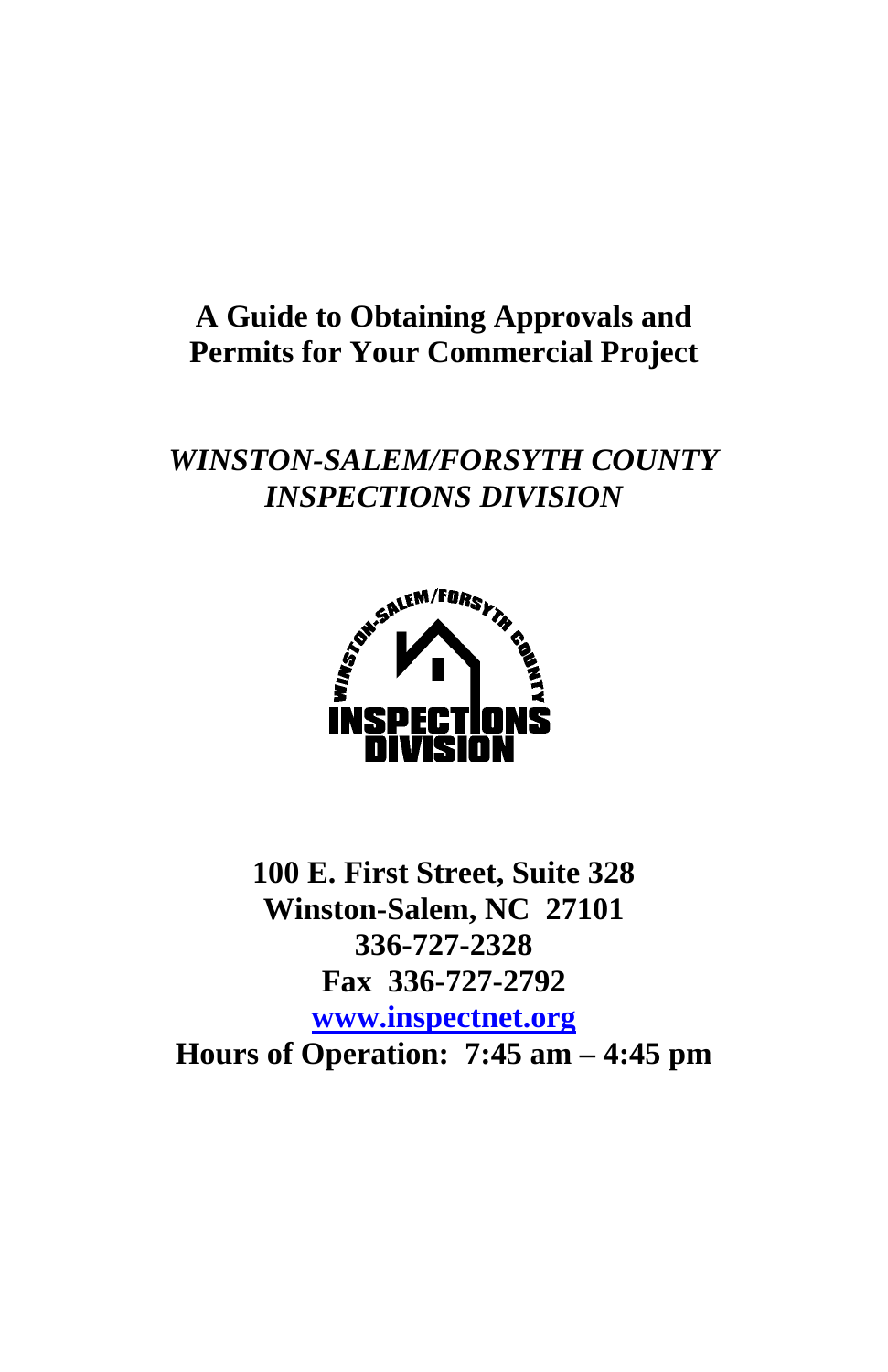#### **What Is A Building Permit?**

The WS/FC Inspections Division is here to help you apply for and obtain the permits needed to begin your commercial construction project. A building permit is more than a permission slip for construction, it is a step in a larger process that will help achieve not only the successful completion of your project, but will promote the safety and quality of the work on your job site. Also in obtaining your commercial building permit you will have enlisted the assistance of our staff and our field inspectors who will ensure the compliance of the work performed on your site with the North Carolina Building Codes.

Permits are required for the demolition, renovations, construction, or change of use of a commercial property. Most commercial construction projects will require that a licensed general contractor perform or directly supervise all work allowed under a commercial permit. There are two exceptions:

- 1) projects with a total cost less than \$30,000, including labor and materials; and,
- 2) owners who superintend work on buildings they own and intend to use for their own **occupancy** (not for speculative purposes, lease, or rent).

Even if you are an unlicensed contractor or an owner superintending work on your own building, the Inspections Division highly recommends that you enlist the services of an architect or an engineer. A thorough examination of your building's existing condition by a licensed architect, engineer or builder may save you money and time by identifying potential

problems with your structure. These problems may include:

- 1) Structural defects, health and safety hazards.
- 2) Faulty or defective electrical wiring.
- 3) Inadequate restroom facilities.
- 4) Insufficient heating and air conditioning systems.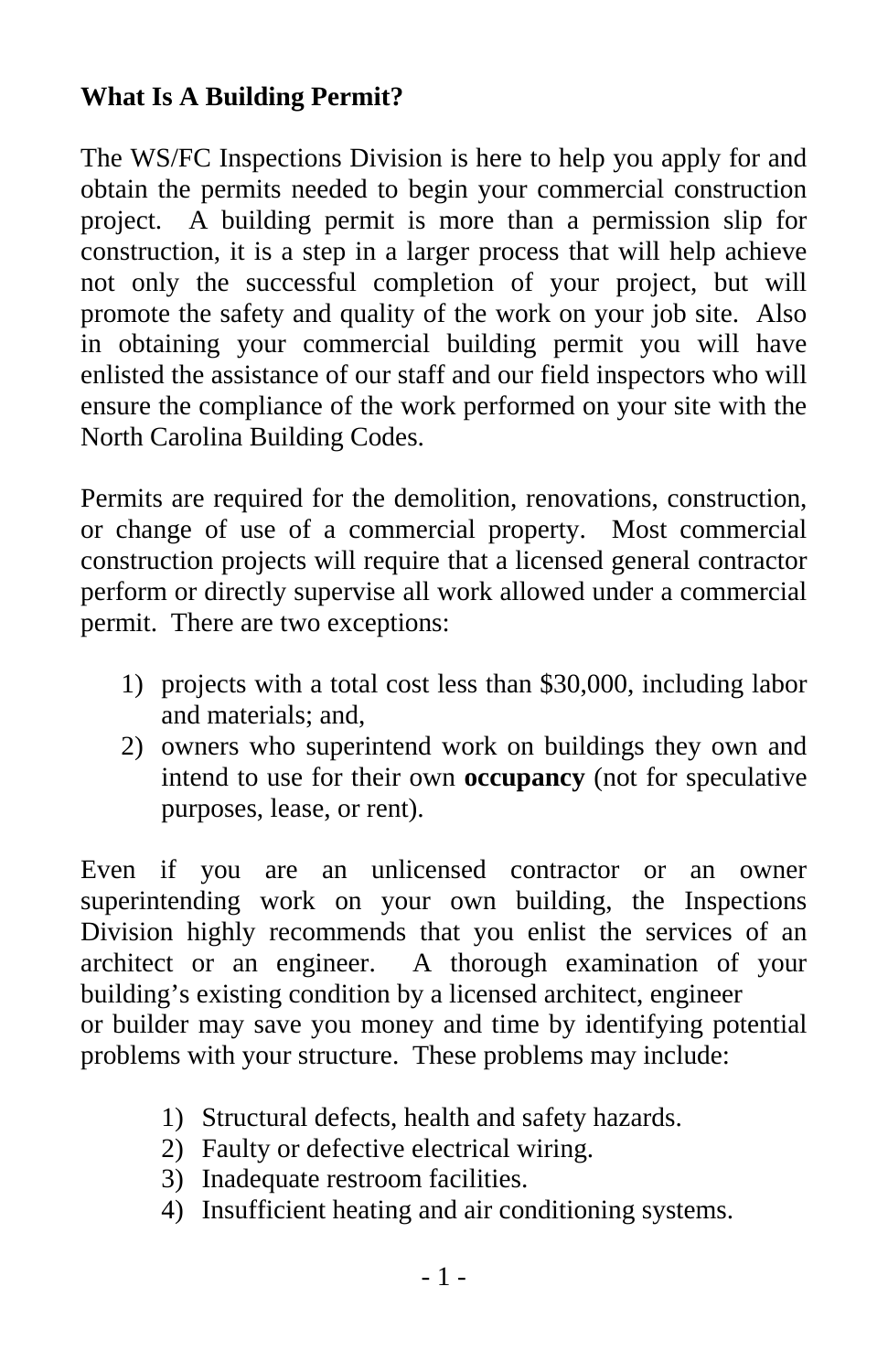- 5) Location and size of egress doors, travel distances to exits, and door hardware that does not comply with building code standards.
- 6) Non-existent fire alarm, smoke detection, emergency lighting, or fire extinguishing equipment.

These are only a few of the items that will be shown on the building plans submitted for review to our office. If these items are not shown on the plans, then their absence or their noncompliance with the North Carolina Building Code will be noted during the field inspections performed after the permits have been issued. It is often much more expensive to repair, replace or correct a code problem after work has already been performed on the defective or non-compliant items.

Before you hire a design professional to draw your building plans, you should check and make sure that the intended use of your building is a use allowed in that specific zoning location.

### **Building Use and Occupancy**

Many times buildings change owners or tenants but the type of business, or **occupancy** of the building, remains the same. In a situation where the type of use or business has not changed zoning questions are more easily answered. If a building's **occupancy** is changed then our zoning plans examiners will determine if the desired "change of use" is allowed in that zoning area.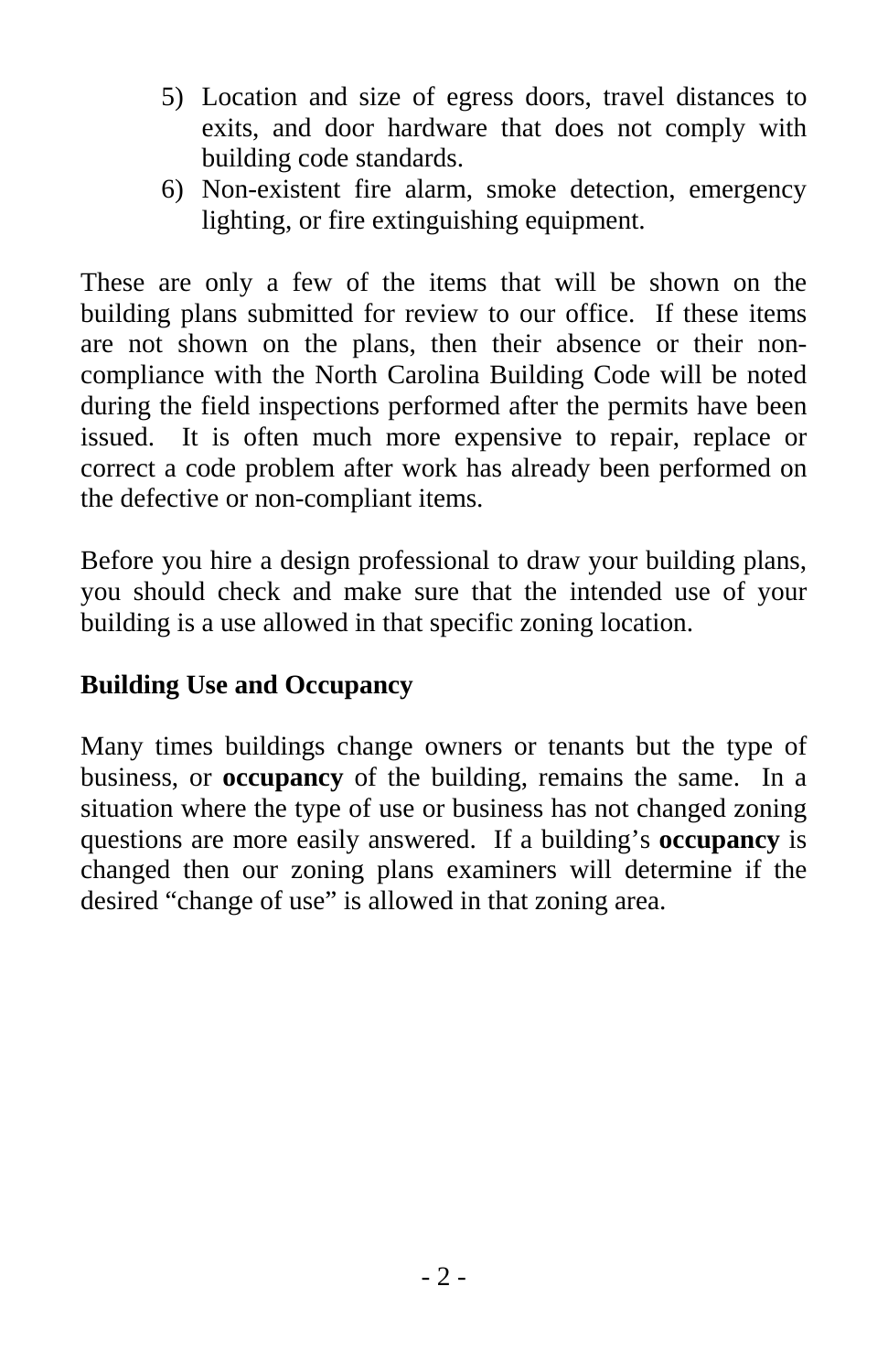#### **Change of Use**

Winston-Salem's architecture represents a broad and diverse history blending creativity, style and utility. The wide variety of buildings that give Winston-Salem its vibrant architectural appearance often started their lives serving an entirely different purpose than they do now..........., a factory building may now be condos or lofts, a bed and breakfast might have been a home, a church now fills abandoned warehouse space, your favorite restaurant may have been an office building. The zoning process an owner must go through to alter the **occupancy** of a structure is called "change of use."

To determine if the intended use of your building is allowed in its current location complete a "Change of Use/Occupance" form under "Forms" on our website and:

> 1) Call or email our zoning plans examiners. They are: Jeff Vaughn – 336-727-2626 [jeffv@cityofws.org](mailto:jeffv@cityofws.org)

Fred Holbrook –336-727-2595 [fredh@cityofws.org](mailto:fredh@cityofws.org) 

Have your physical street address or your tax block and lot number available. Using this information, our plans examiners can tell you if the desired building **occupancy** is allowed at this location under WS/FC's zoning guidelines. When you call give our zoning plans examiners the following information.

- 1) The previous use of the building.
- 2) Length of time of the previous use.
- 3) If the previous use has been discontinued, for what length of time.
- 4) If the building has not been in continuous use, then how long has it been vacated.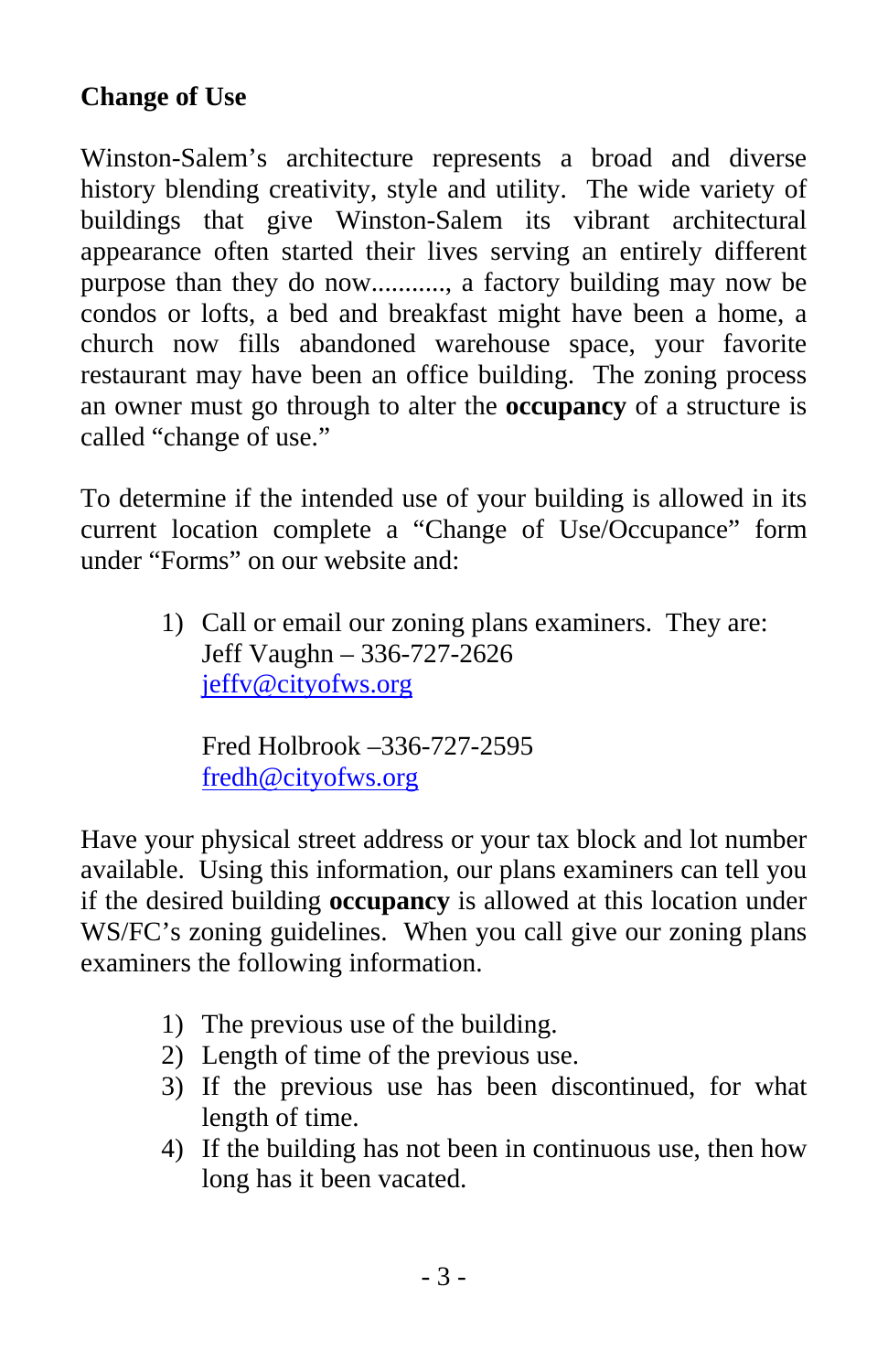#### **Preliminary Reviews**

After a) determining your building's intended use; b) finding out if that use is allowed in a specific zoning district; and c) meeting with your design professional, you should have a reasonable idea of what it will take to get the building and site ready for your business to operate there. Your design professional will be working on a set of building plans for you. It may be a good time for a preliminary design review. This is a service our plans review team offers, by appointment only, that will help ensure that we are all on the same page. It is a chance for you, your designer, and our plans review team to meet at the Inspections Office and chart the direction, progress, code issues, and permitting and inspection processes that affect your building project. Soon after this meeting you should be ready to formally submit plans for review.

### **Frequently Asked Questions**

#### **Q. When do I need to get a permit?**

The permit must be approved and issued prior to the start of any work on the building or site.

#### **Q. Where do I go to get my permit?**

Permits are issued at the WS/FC Inspections Division Offices. We are located on the  $3<sup>rd</sup>$  floor of the Bryce A. Stuart Municipal Building.

Our address is: WS/FC Inspections Division 100 E. First Street, Suite 328 Winston-Salem, NC 27101.

Our offices are open from 7:45 am – 4:45 pm.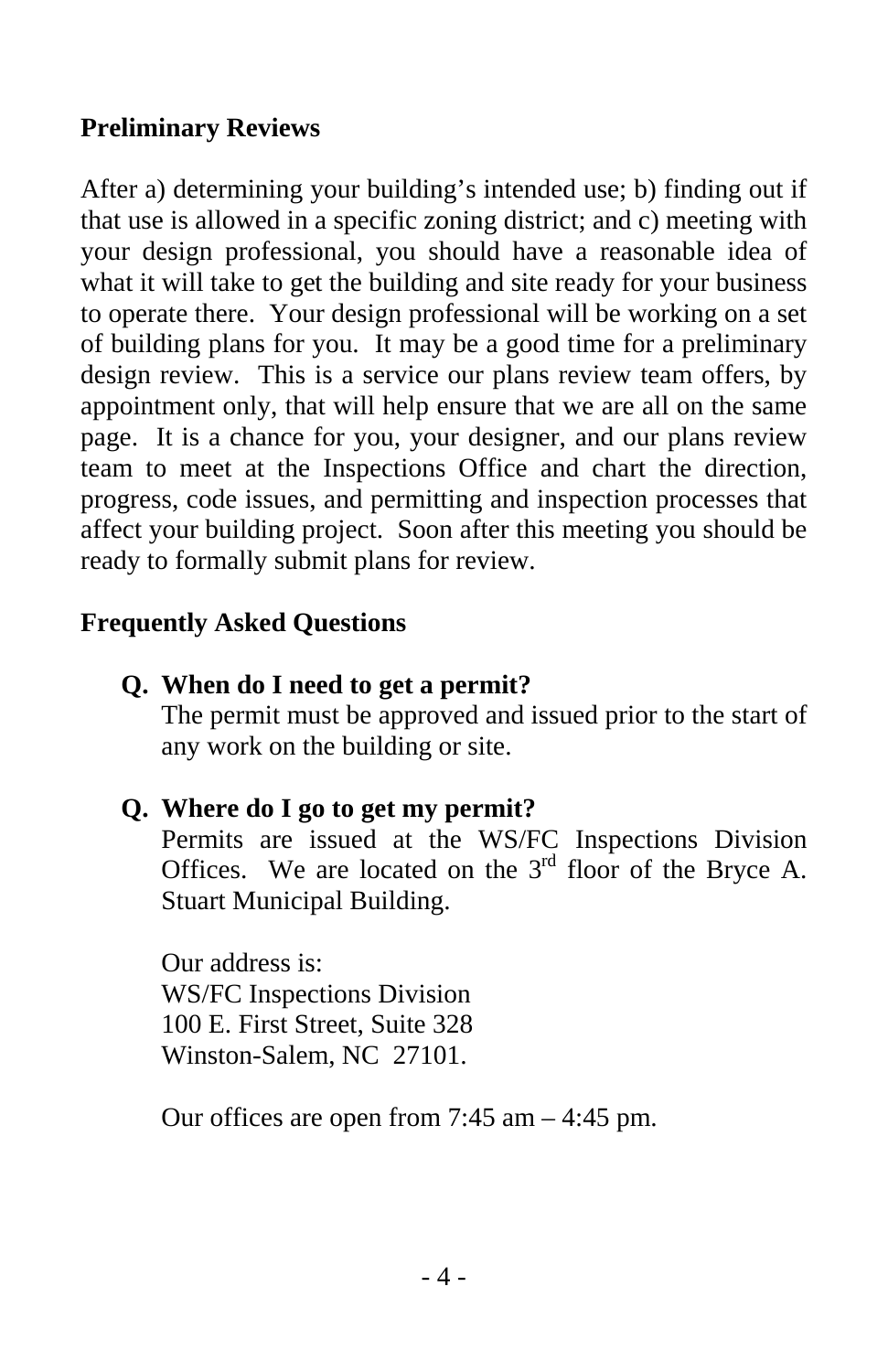### **Q. What information do I need to provide when I apply for a permit?**

You must bring seven complete sets of your construction drawings. Plus, one additional site plan and landscaping plan. A complete set of plans includes:

- Appendix B (See definitions at end)
- Zoning (Landscaping and site plans)
- Building
- Electrical
- Mechanical
- Plumbing
- Fire safety

Our office will require that you fill out a Building Permit Application and a Workers Compensation Affidavit.

If your project is on a site served by a septic tank, you will need construction authorization from the Forsyth County Department of Environmental Health (336-703-3225).

If your site is served by public water or sewer you will need to call Bob Kitchins (336-734-1332) in our Utilities Department. If you plan to offer any beverage or food services at your location you must also contact Tony Gagliardi (336-703-0225) at the Forsyth County Health Department. (Some occupancy types that typically involve food and beverage services are: Bars and Restaurants, Day Care Facilities, Assisted Living and Extended Care Facilities, Convenience Markets, and Church Fellowship Halls. These are only some of the uses that require Health Department approval.)

## **Q. Can I draw my own plans?**

We strongly recommend that you hire a design professional. Not only will this person be adept at drawing plans, their business keeps them up-to-date on zoning and building requirements, and they are familiar with our plans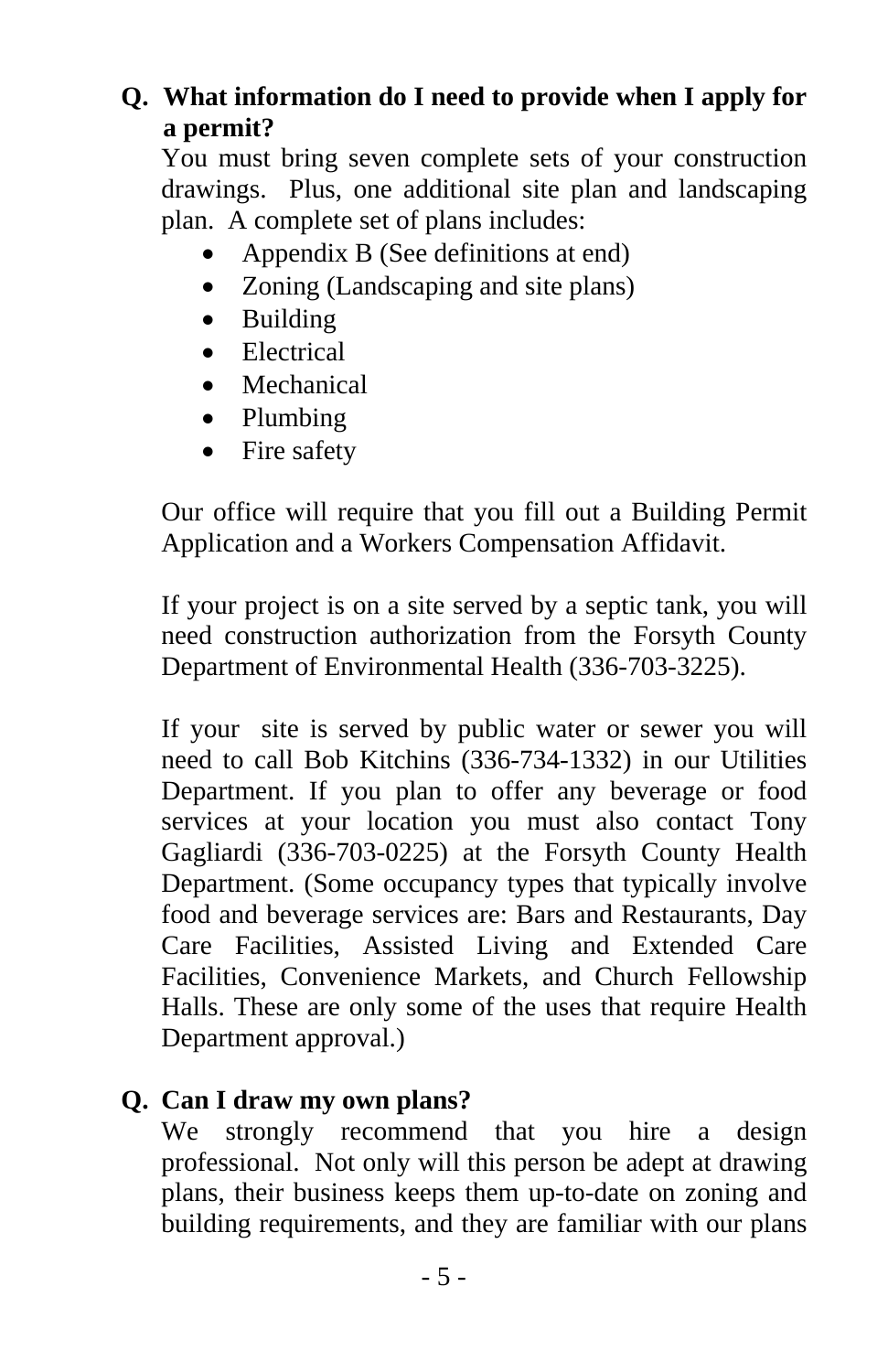review process. If you do draw the plans yourself they must be of draftsman quality with a minimum size of 18" x 24". If the plans are computer generated the minimum size is 11" x 17".

Plans for mechanical, electrical and plumbing systems must be drawn by a licensed design professional, or by the licensed trades contractor performing the systems installation. Our Plans Review Department reserves the right to refuse acceptance of plans that are too complex for the preparer's qualifications.

Most commercial plans will require the seal of a North Carolina registered design professional. Here are some of the exceptions:

- An institutional or commercial building project with either a value of \$90,000 or less, or which does not exceed 2,500 square feet of gross floor area.
- An owner may personally prepare the drawings and specifications for a building intended for his personal occupancy.

There are other exceptions that can be confirmed with a call to the plan review coordinator. (336-727-2328)

## **Q. How long will it take for my plans to be reviewed?**

We pride ourselves on our prompt and thorough plan review. We make every effort to complete initial review for new construction within ten working days, and upfits within five working days. Please remember, the more complete and correct your plans are, the quicker the plan review process is. Also, always designate a contact person. Hopefully this person will have access to fax and emails as well as the telephone, and can take advantage of our "InspectNet" website to track plans status.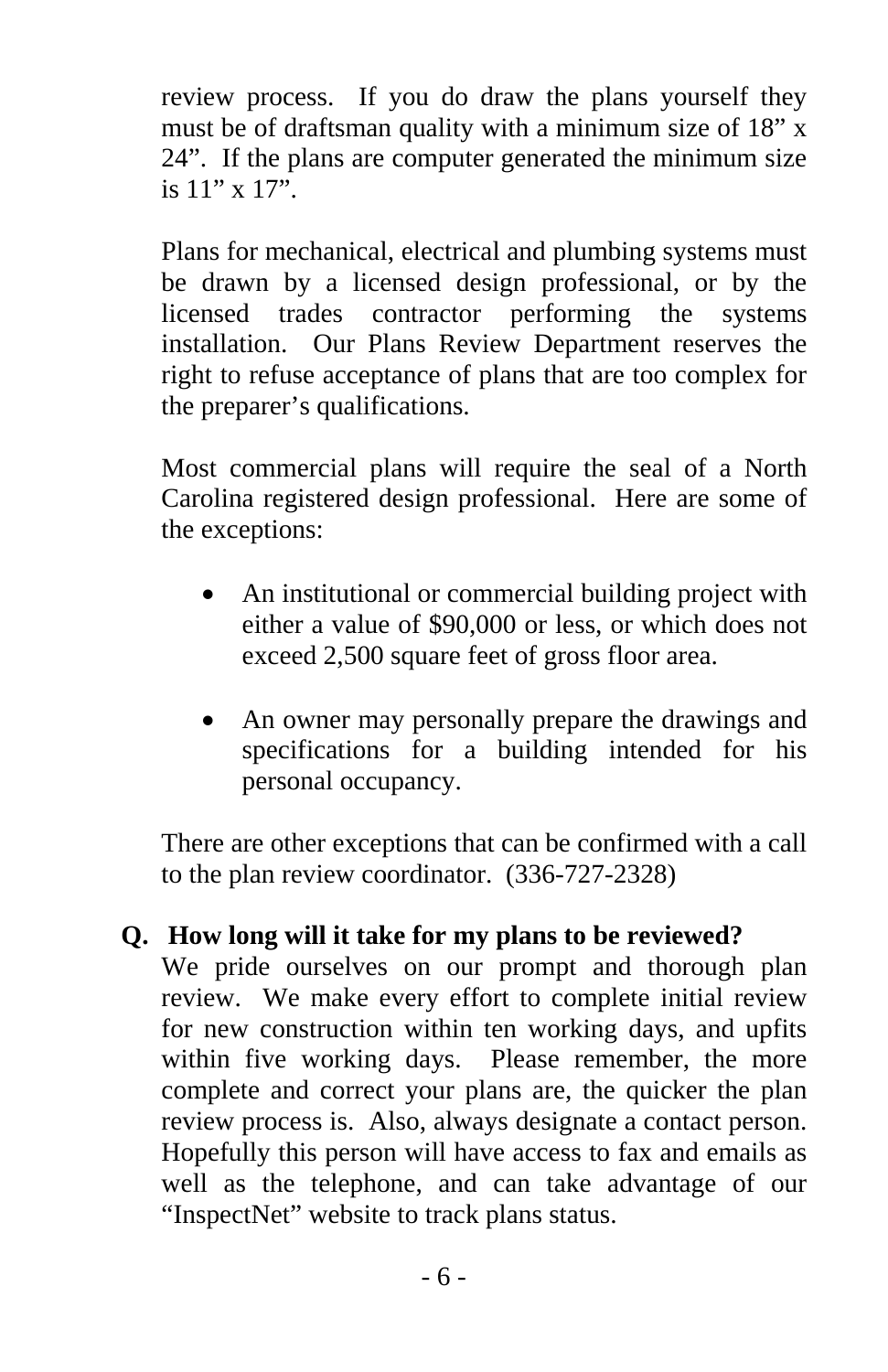### **Q. How do I know what guidelines to use to complete my project?**

The rules and regulations are very complex. The books that contain all the rules fill several book shelves in our offices. This is why design professionals and licensed builders can be so important. Their education, experience and professional associations require a knowledge of the rules and require a certain level of competence. Their duties require their familiarity with building codes and with local zoning ordinances. If you do choose to draw your own plans or handle your own construction project here are some references you may need.

#### *The N. C. Building Code*

*The N.C. Accessibility Code* (This text covers our requirements for the Americans with Disabilities Act)

- *Available at the bookstore at Forsyth Technical Community College*
- *Available online at [www.ncbuildingcodes.com](http://www.ncbuildingcodes.com/)*

#### *The Unified Development Ordinance* (Winston-Salem's Zoning Guidelines)

• *Available at [www.cityofws.org](http://www.cityofws.org/) – go to the Planning Department's website and link on to the UDO*

#### **Q. How much will my permits cost?**

Most of our "Building" permits are based on the value of the work being performed. "Trades" permits (electrical, plumbing, HVAC) are based on types and quantities of fixtures installed. Our Erosion Control fees are based on the amount of land disturbed by the construction activities or by the locations of the activities, (floodplains, watersheds, etc....). Our office provides a fee schedule for these and other permitting types such as Zoning, Fire, and Boards of Adjustment. This fee schedule is provided in pamphlet form, from our office, or you can view this fee schedule on our website, **[www.inspectnet.org](http://www.inspectnet.org/)**.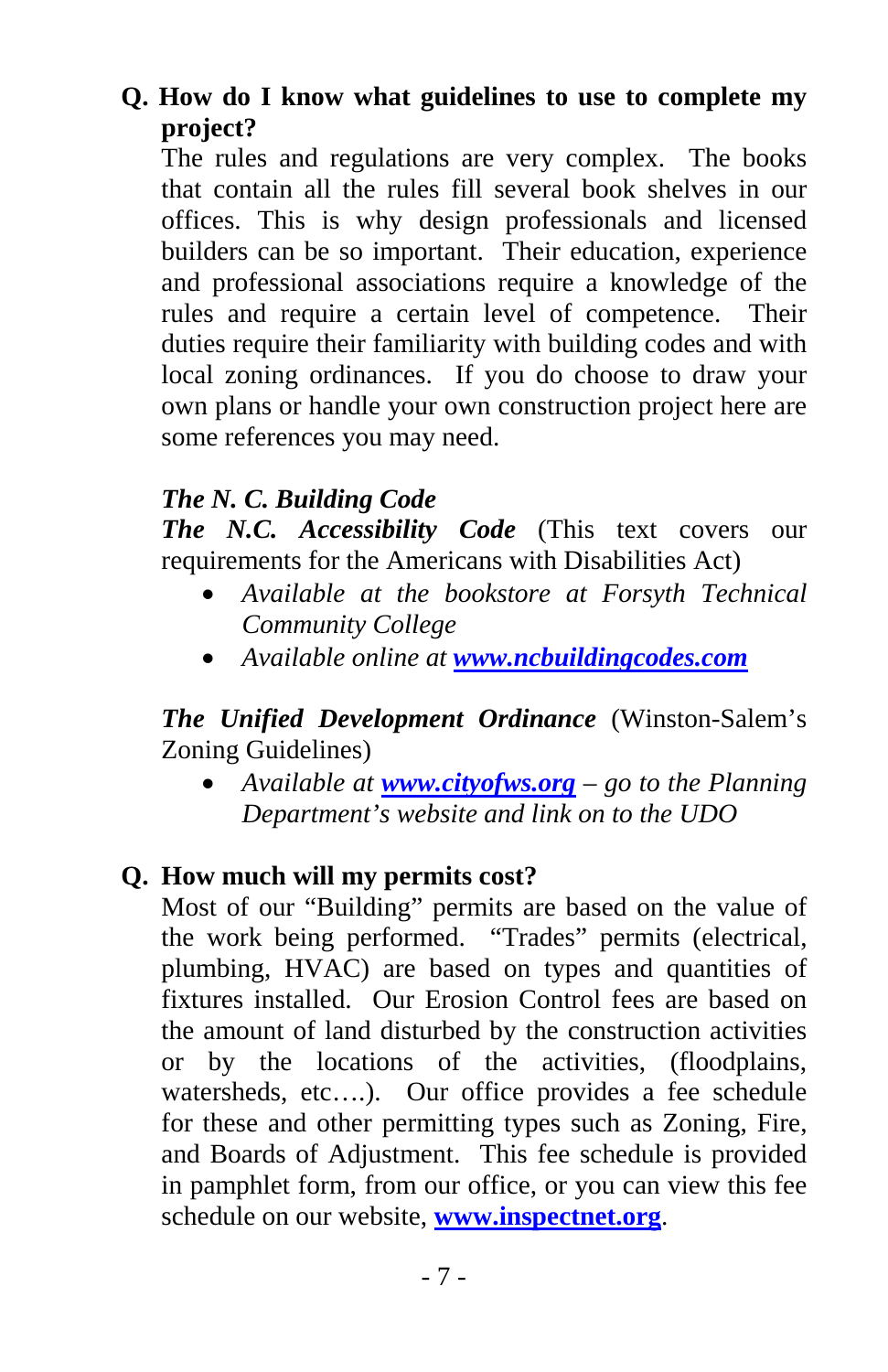#### **Q. Do I need a special license to operate my own business?**

Businesses operating within the City of Winston-Salem are required to possess a current Privilege License. This license to operate your business may be obtained from the City of Winston-Salem Revenue Department. The Revenue Department address is:

Bryce A. Stuart Municipal Building 100 E. First Street, Suite 121 Winston-Salem, North Carolina 27101

The annual cost of a Privilege License is \$50.00. For more information contact the Revenue Department at 336-747- 6954. A Privilege License from the Revenue Department only provides approval for you or your company to engage in the business for which the license is issued. You must still have zoning and building approval from the Inspections Department for your business to occupy the structure(s) at your chosen site.

#### **Q. When do I need to request inspections for my work?**

The permit holder or his subcontractors are responsible for notifying the inspectors when work is ready for inspection. Inspections can be requested over the internet @ [www.inspectnet.org](http://www.inspectnet.org/) or by calling (336-727-2624.) Before you request an inspection make sure that your building permit is posted in a conspicuous location, visible from the street, and that an approved copy of your building plan is onsite. If you are renovating an existing building make sure those areas for inspection are not locked and that a safe access to these areas is maintained. If you are unsure whether specific items require inspections, call the appropriate inspector whose name is highlighted in the handouts that will be presented to you when your permit is issued. Please remember that our customer service clerks and our "InspectNet" system only allow for inspection requests. If comments affecting individual inspections are needed please enter them with your requests, or relay that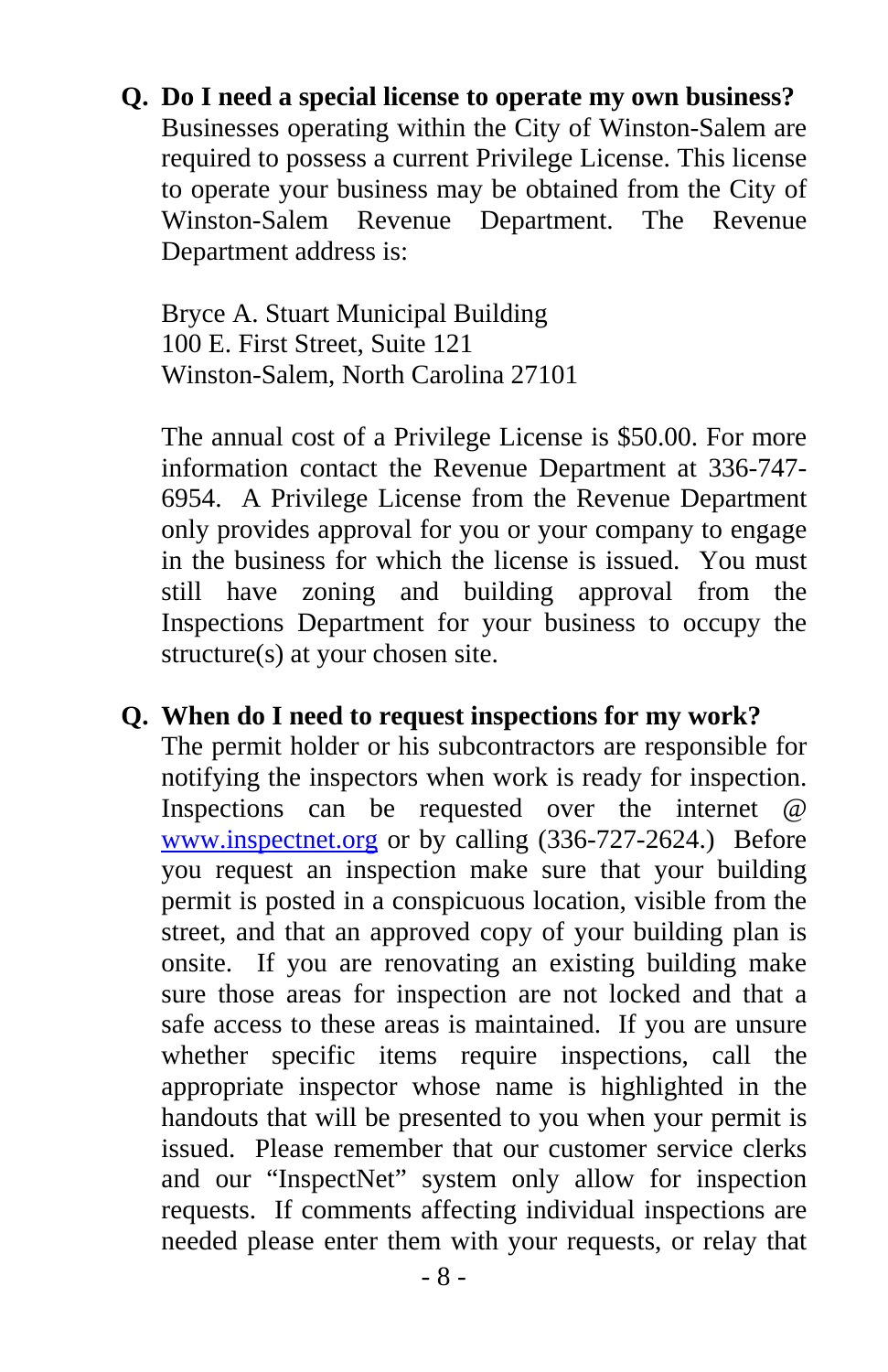information to our clerks. If you need to schedule inspections at a specific time, please contact the appropriate inspector directly, after you have requested the inspection.

#### **Q. When is the best time to contact an inspector?**

Our inspectors have office phones and mobile phones. The best time to ask questions about specific jobs or to get building code clarifications is when they are in the office. Those times are  $7:00 - 7:30$  am and  $3:00 - 4:00$  pm.

Always have the permit number and the property address available. If you must leave a message please add your name and a phone number where you can be reached.

#### **Q. How can I keep track of my job's inspections results?**

The Inspections Divisions website, [www.inspectnet.org](http://www.inspectnet.org/) is an excellent tool to monitor the status of your application/permit and job. Before your first inspection request you should download and print the instructions for use of the Inspectnet system, then create an account and begin using it to monitor the status and progress of your job. The instructions will serve as a guide on the initial and continued use of the system. If questions or problems arise, you can call (336-734-1247) and speak with our Records Specialist, who will be happy to assist you. Also please be aware that our inspectors will leave approved or disapproved stickers on the job box or a smooth surface closest to the entry point of the building. This surface could be a placard placed at a prominent location for this purpose, or a window where the stickers are visible. If the inspection is disapproved, the sticker will be used to attach a corrections list for your project.

#### **Q. Do I get anything to show that my job is completed?**

As your final inspections are completed, your inspections record is updated in our system. Also a distinctive sticker for final inspections will be posted on your site at the same location as the previous building and trades stickers. This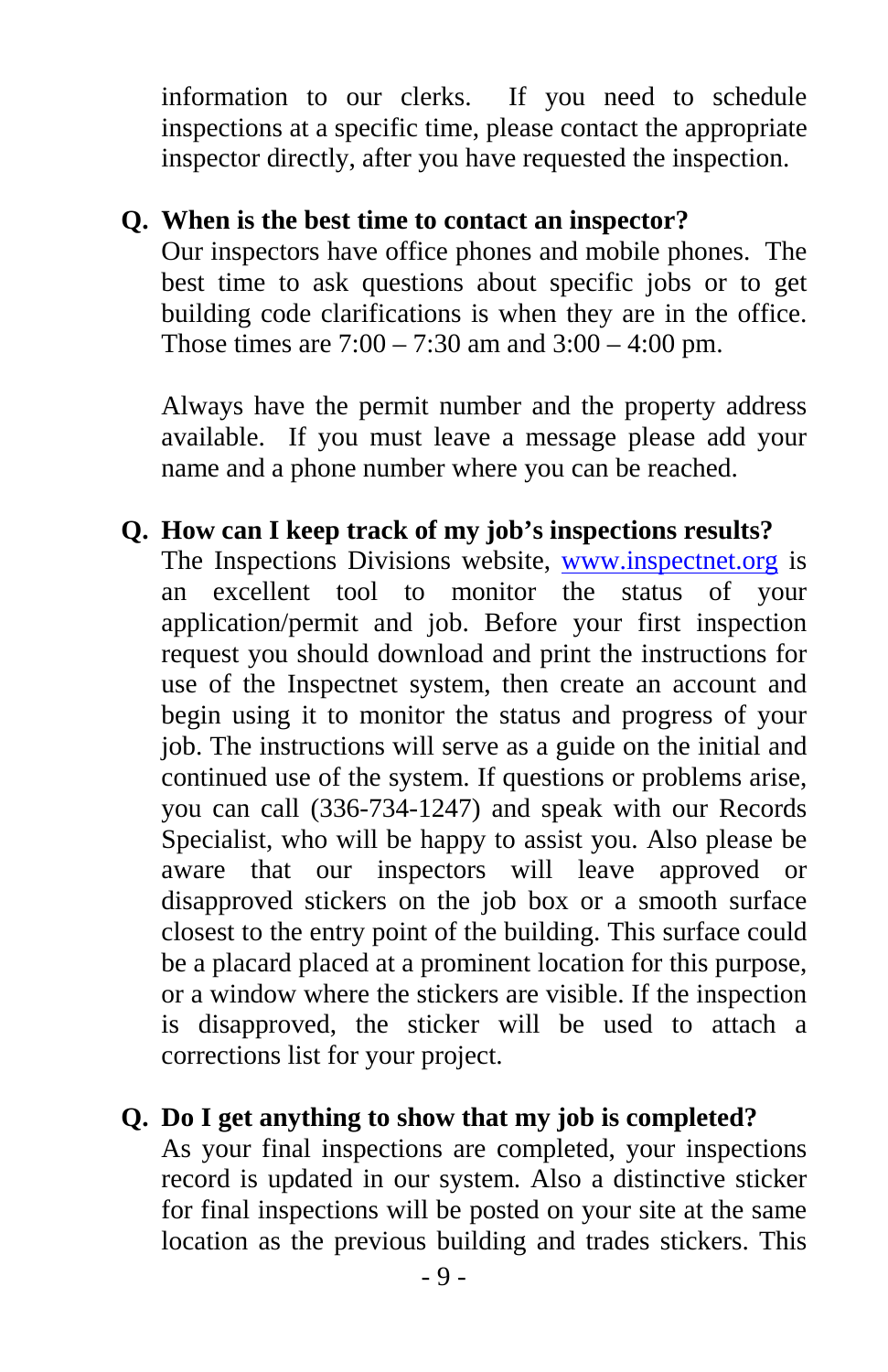"Final" sticker provides a space for approval for each of the inspections areas involved to sign off on your project. After all required inspections have been approved you will be issued a C.O., (Certificate of Occupancy). This document testifies that all building and zoning requirements have been met and the occupancy of your building is approved.

### **Q. What happens when my job is completed? Who turns on the power?**

Once all required inspections have passed, our permitting system automatically sends a request for power to the electrical utility company for your area. You will need to allow sufficient time for the request to be sent, received and processed by the utility provider before expecting electrical power to be turned on. Before beginning your construction project you should contact all the utility providers for that location and make sure applications for their service have been completed.

#### **Q. Do I need a special license to build my own building?**

There is an exception in the building code for licensing requirements for a building permit if the applicant **owns and will occupy** the building and property for his or her own use, and not for lease. If these criteria are not met, a building contractor's license is required. Commercial permits for mechanical, electrical, and plumbing work may only be issued to applicants licensed in the applicable trade. The work done by the owner/occupant must still meet the requirements of the State Building Code.

### **Q. Are there departments other than Inspections that I need to consult about my project?**

Each project is different. An advance call to our office will help us guide you in the proper steps to contact other departments whose services or approvals you may need.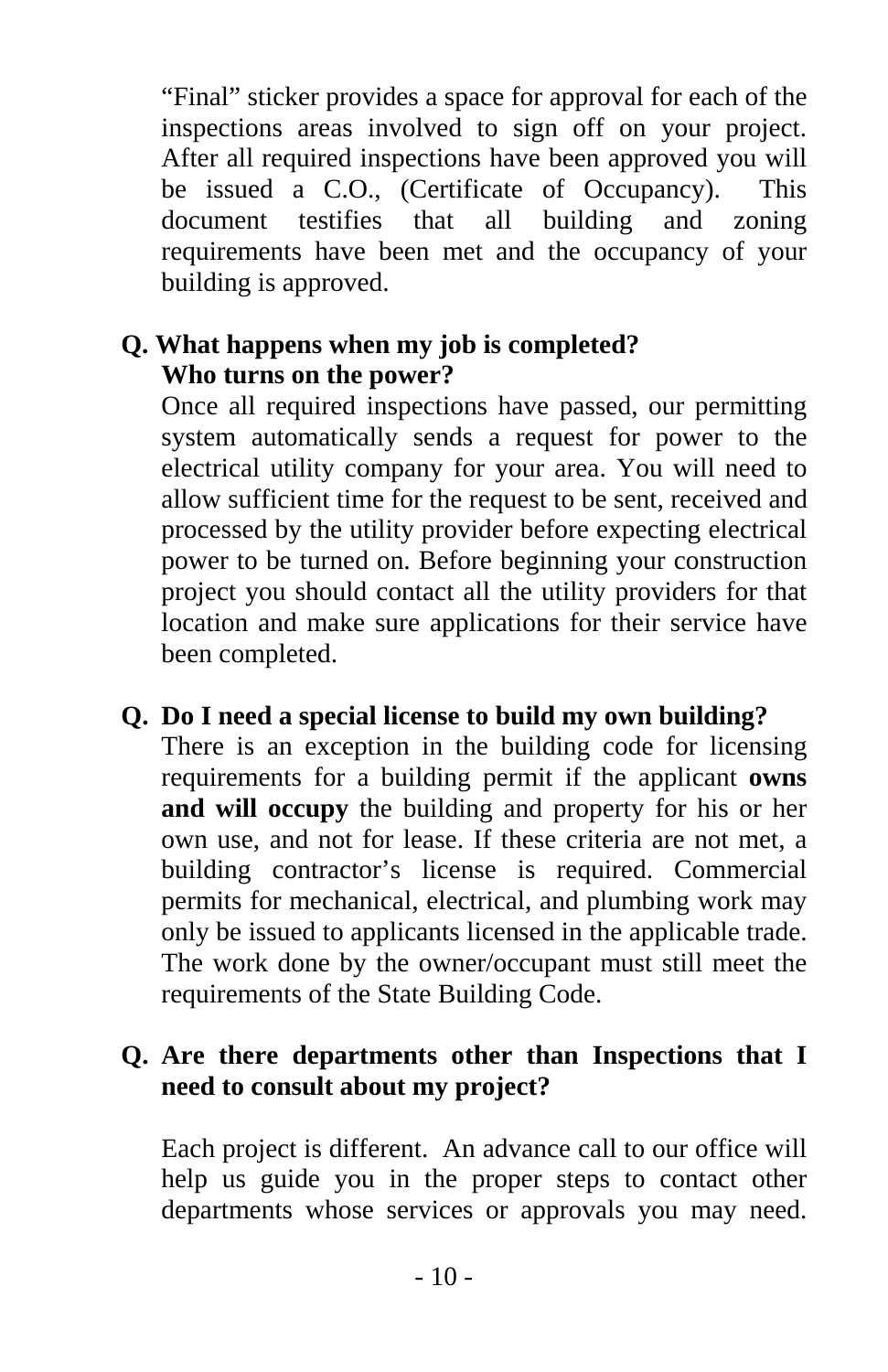Below is a list of some of these departments and their contact numbers.

**City of Winston-Salem**

**Addresses,** Ben Stamey – 747-7048, Planning, City-County, Suite 201, Bryce A. Stuart Municipal Building, 100 E. First Street

**Business License**, Revenue, Financial Management

Services, Suite 121, Bryce A. Stuart Municipal Building – 747-6954

**Business Development**, Suite 158, City Hall – 727-8040 **Downtown Development**, Suite 158, City Hall – 727-2741 **Engineering**, Suite 235, Bryce A. Stuart Municipal Building – 727-2141

**Erosion Control**, Suite 328, Bryce A. Stuart Municipal Building – 727-2388

**Fire Marshall**, Public Safety Center – 773-7971

**Permits**, Building Permit, Suite 328, Bryce A. Stuart Municipal Building – 727-2624

**Streets/Stormwater**, Suite 337 City Hall – 748-3070

**Transportation**, Suite 307, Bryce A. Stuart Municipal Building – 727-2707

**Revenue**, Financial Management Services, Suite 121, Bryce A. Stuart Municipal Building – 747-6958

**Utilities** , Suite 131, City Hall South – 727-8418

**Water/Sewer Billing & Customer Service**, Financial Mgt. Services/Revenue, Suite 121, Bryce A. Stuart Municipal Building – 727-2355

**Zoning Board of Adjustment**, Inspections, Suite 328, Bryce A. Stuart Municipal Building – 727-2101

#### **Forsyth County**

**Business License**, Forsyth County Tax Office, FCGC, 201 N. Chestnut St. – 703-2300

**Environment Affairs**, 537 N. Spruce St. – 703-2440 **Forsyth County Fire Marshall's Office –** 727-8084

**Health Department**, Environmental, 799 Highland Ave. – 703-3225

**Perk Test, Land, Environmental Health** – 703-3224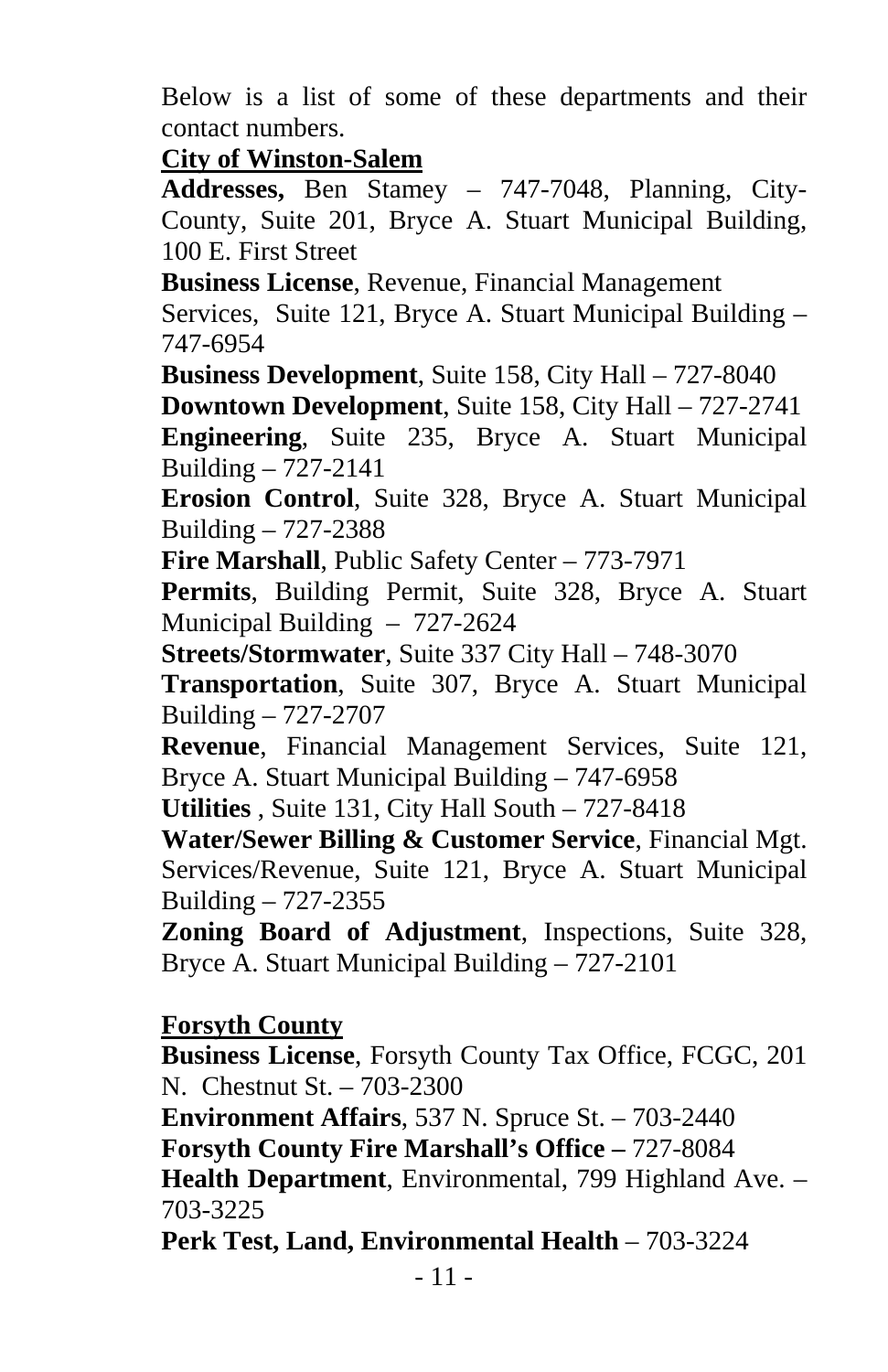**Planning**, City-County, Suite 201, City Hall South, 100 E. First Street – 727-2087

#### **North Carolina/U.S. Government**

**Alcohol Law Enforcement**, N.C. – Black-Phillips-Smith Government Center, 2301 N. Patterson Ave. – 761-2255 **Business License/Secretary of State** – 1-800-228-8443 **Transportation**, N.C. Department of, District Engineer, 375 Silas Creek Pkwy – 703-6600

#### **Q. What if I want to install a sign to advertise my business?**

You can come to our office to complete an application form for a **Sign Permit***.* You must provide all required information including Contractor ID # (if needed), address, contact person and telephone number. Our application forms are also available at **[www.Inspectnet.org](http://www.inspectnet.org/)**. The plan size must be 11" x 17" or larger, and we require four (4) sets including the site plan. The site plan must show a view of the property from above and all structures and existing signs on the site. The plan must show a footing detail for a ground sign and a view of the subgrade structure. Ground signs above the height of 6 feet need to be designed by an engineer licensed in North Carolina. On ground signs less than 6 feet, the plans of the proposed sign must show the entire sign from subgrade to top of sign. Ground signs are not allowed in all zoning districts. Please check with our office to make sure your type of sign is allowed in the intended district prior to preparing your plans. Wall signs also need to be permitted, and you should provide plans showing the message on the sign and what it will look like after it has been installed. Wall sign plans need to show a side view of the sign and a mounting detail, a drawing that highlights the projection measured from the wall to the sign face, and how the sign will be supported. The plans should have the contact person listed. Once we have approved the plans the contact person will be notified that the job is ready for permitting. This process normally takes 10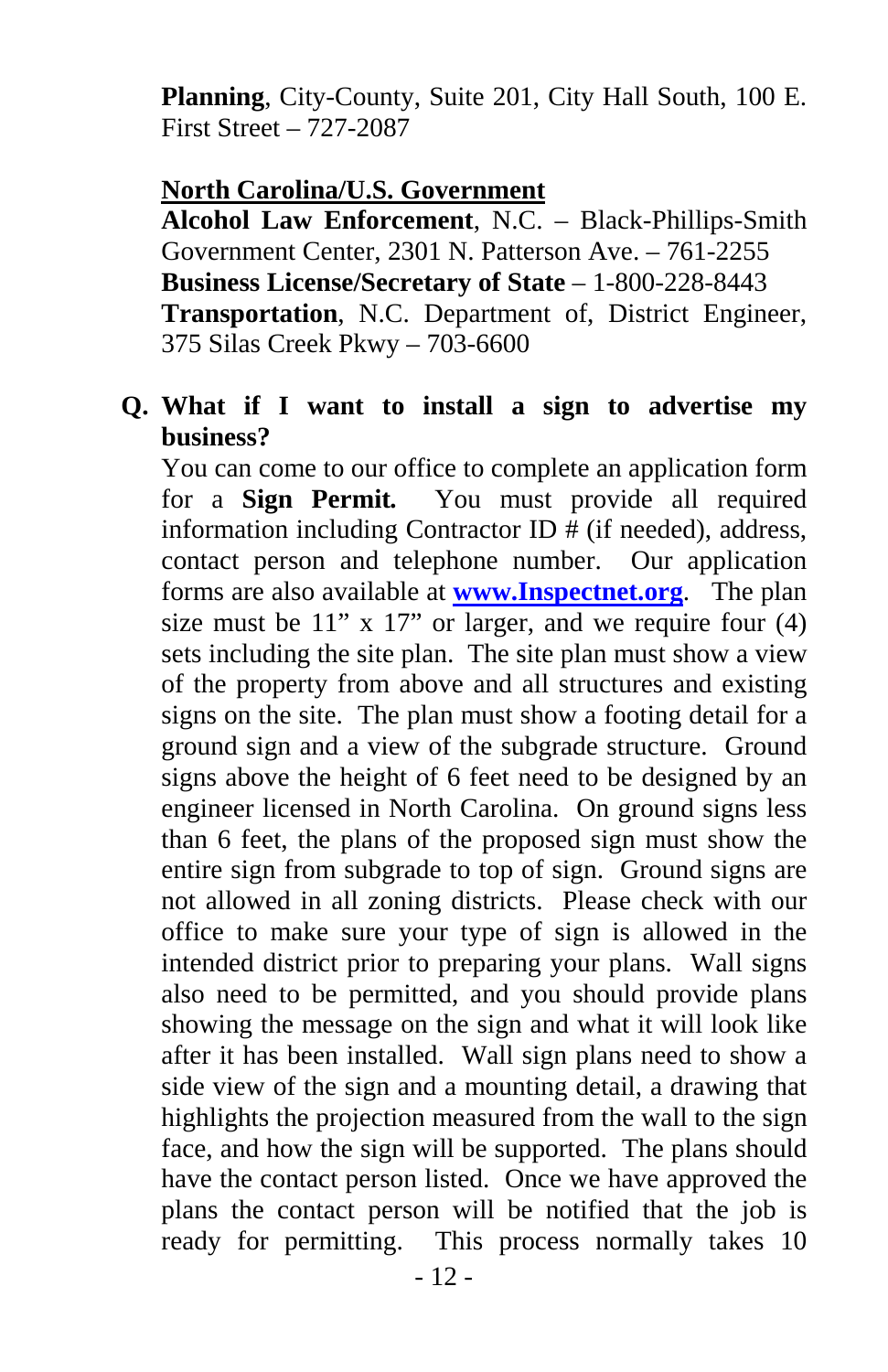working days or less; also during this process if there are concerns or problems with the review, we will contact the appropriate person with our concerns.

#### **Definitions**

**Accessibility Code:** In North Carolina the Accessibility Code applies to all commercial buildings in some capacity. This code lists items which have to come into compliance to make your building more accessible for persons with disabilities. This is **not** the American with Disabilities Act. This is a code that provides a uniform set of guidelines to make buildings and facilities accessible to and usable by persons with disabilities.

**Appendix 'B':** An appendix 'B' is required to be on all plans. The appendix 'B' is a building code summary form. Important information is required to be recorded on the form such as; Square footage, building type of construction, occupancy type and number of occupants, fire district, thermal envelope of structure, fire protection information, designer information, parking information, fire ratings of the structure and many more items. The information on this form helps us apply the appropriate codes while reviewing the plans for code compliance.

**Awning:** An architectural projection that provides weather protection, identity or decoration and is wholly supported by the building to which it is attached. An awning is comprised of a lightweight, rigid skeleton structure over which a covering is attached.

**Boarding House:** An owner-occupied residential building, or part thereof, in which lodging is provided to not more than eight (8) residents occupying separate living units on a weekly or longer basis. (See also the definition of Rooming House)

**Building Line:** The line established by law, beyond which a building shall not extend, except as specifically provided by law.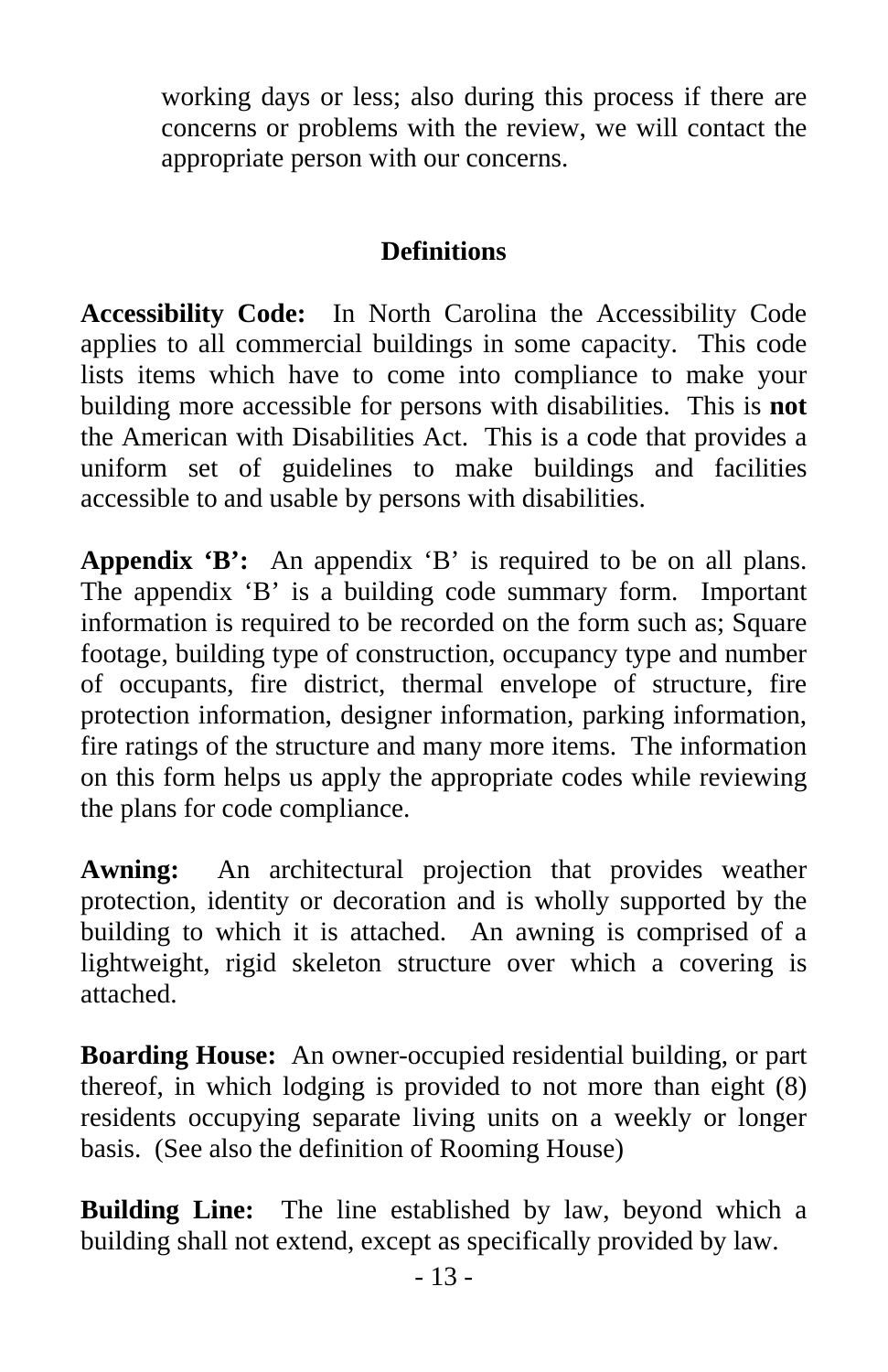**Building Plans:** This set of plans will show all construction being performed. Building plans can be simple for small projects with few changes to a structure, or we may receive massive plans for major projects. Even on small projects a floor plan showing exiting, exit lighting and all sales counters, racks, desks, etcetera, is required. Also required is a building code summary called "Appendix B". The appendix B tells us where changes will be made and what type of construction is intended, and the size and intended use of the building. The plans must always show the proper layout, orientation of accessible fixtures, and required parking and paths of travel as shown in the N. C. Accessibility Code.

**Canopy:** An architectural projection that provides weather protection, identity or decoration and is supported by the building to which it is attached and at the outer end by one or more stanchions. A canopy is comprised of a rigid structure over which a covering is attached.

**Change of Use (Building):** In building terms this is when a building goes from one occupancy type to another. An example would be a single family residence being changed to a business or a retail outlet. Another would be a building use changing from business or office space to assembly (Church, restaurant, etc....)

**Change of Use (Zoning):** A change of use occurs anytime the use of land, a structure, or even part of a structure changes from one specific use to another. A zoning permit is required prior to any change of use.

**Construction Documents:** Written, graphic and pictorial documents prepared or assembled for describing the design, location and physical characteristics of the elements of a project necessary for obtaining a building permit.

**Contractor:** In general terms this is the person who is going to perform or superintend the work. It could be a building, electrical, plumbing, mechanical contractor or other person you have a formal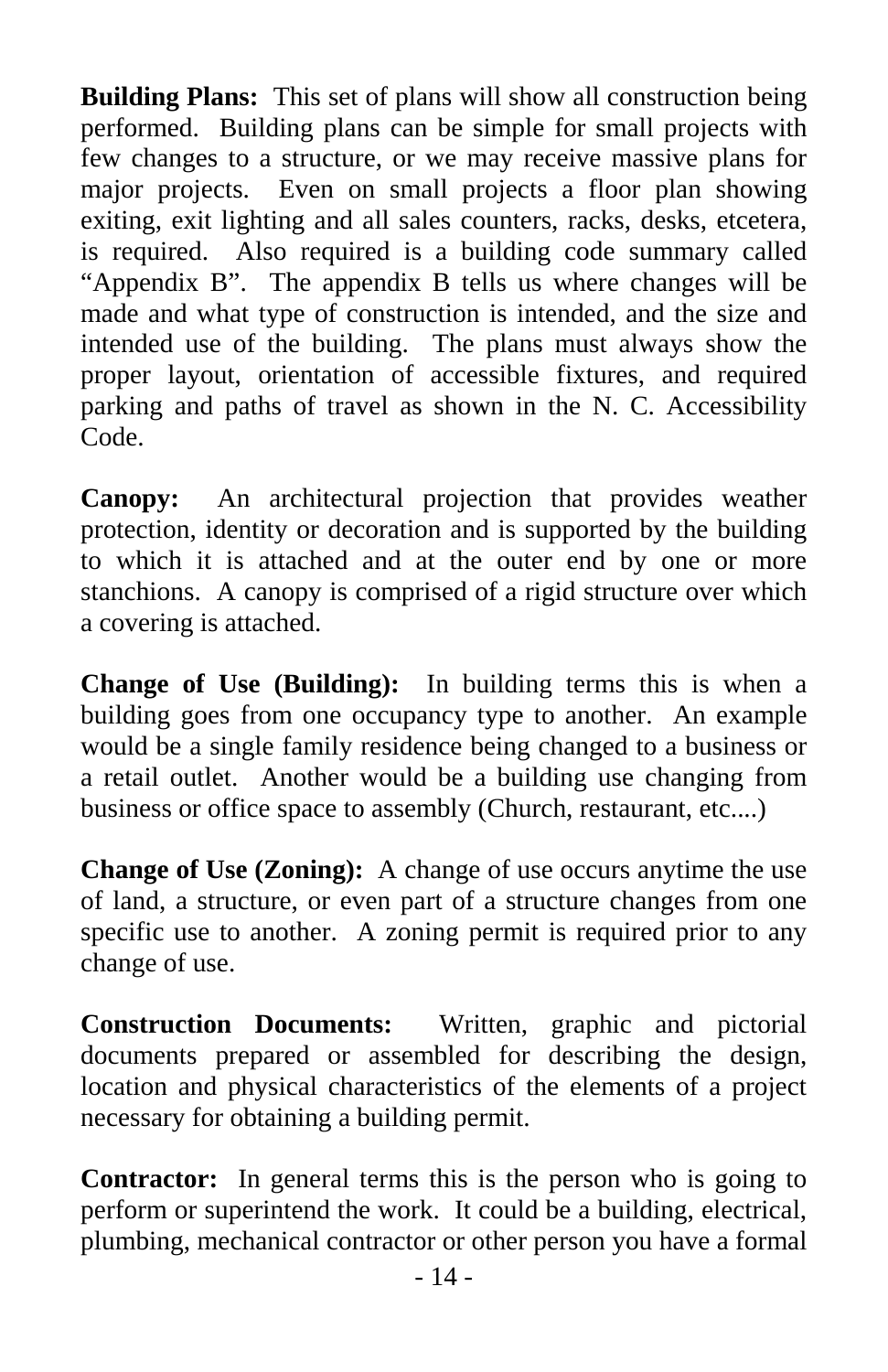agreement with to do the work. Contractors are required to get permits in their own or their business name. When inspectors are on job sites and code issues arise the inspector will contact the contractor whose name appears on the permit.

**Court:** An open, uncovered space, unobstructed to the sky, bounded on three or more sides by exterior building walls or other enclosing devices.

**Dwelling:** A building that contains one or two dwelling units used, intended, or designed to be used, rented, leased, let or hired out to be occupied for living purposes.

**Dwelling Unit:** A single unit providing complete, independent living facilities for one or more persons, including permanent provisions for living, sleeping, eating, cooking and sanitation.

**Existing Structure:** A structure erected prior to the date of adoption of the appropriate code, or one for which a legal building permit has been issued.

**Habitable Space:** A space in a building for living, sleeping, eating or cooking. Bathrooms, toilet rooms, closets, halls, storage or utility spaces and similar areas are not considered habitable spaces.

**Historical Buildings:** Buildings that are listed in or eligible for listing in the National Register of Historic Places, or designated as historic under an appropriate state or local law.

**Marquee:** A permanent roofed structure attached to and supported by the building and that projects into the public right of way.

**Non-conforming Use:** This is a use which is not allowed under the current zoning regulations, but is still legally existing because the property has been continuously used (without a lapse of 365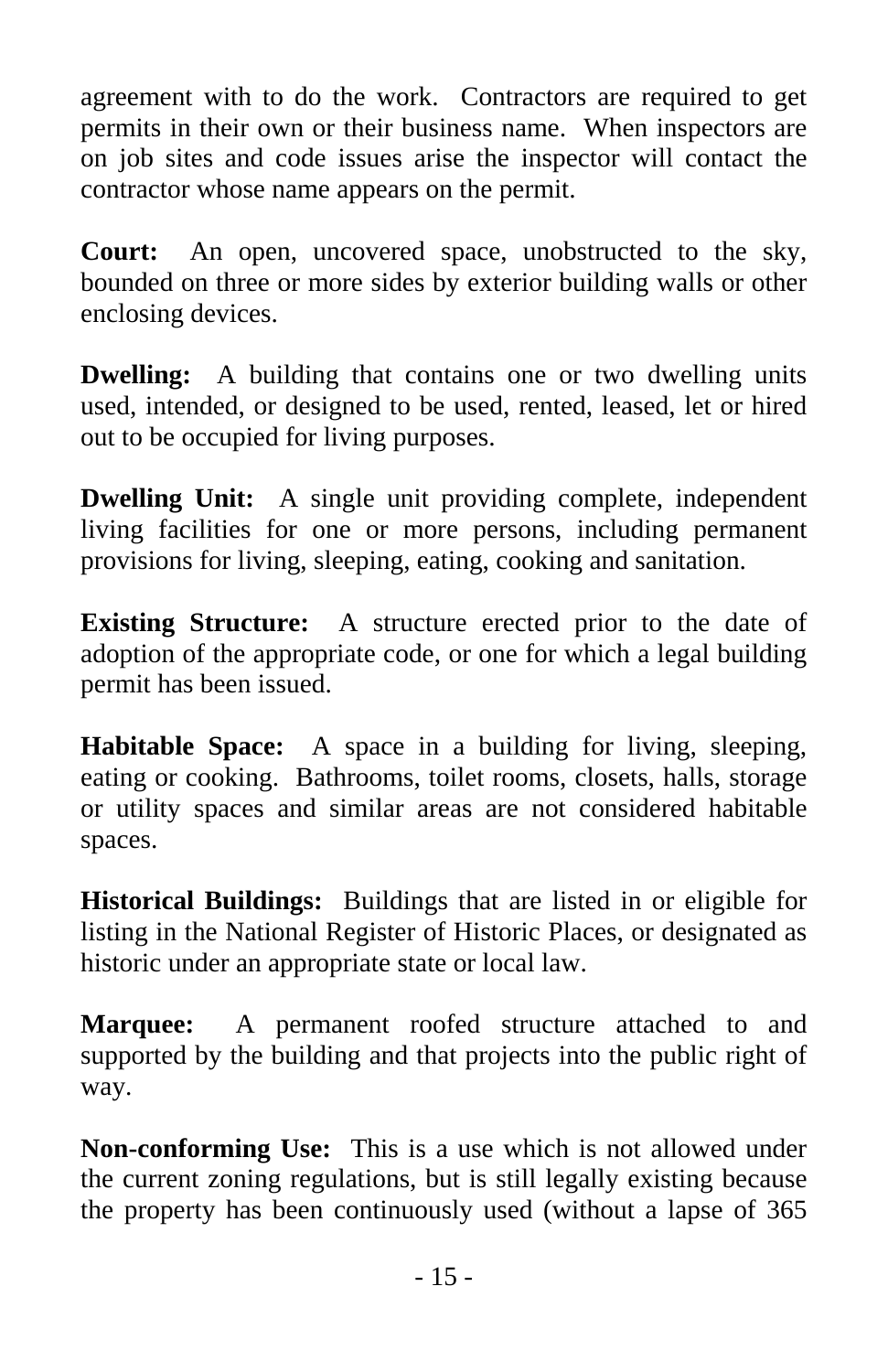consecutive days) for that same use since prior to the effective date of the applicable zoning regulations.

**Occupant Load:** This is the number of persons allowed at any one time in a building or space. This is based on the square footage and use of the space. The most common places you see occupant load cards are in restaurants, bars and assembly areas.

**Occupancy:** This is how the space is intended to be used. It can be business, mercantile, assembly or some other use that would be allowed by the building code and zoning ordinances at this location.

**Occupiable Space:** A room or enclosed space designed for human occupancy in which individuals congregate for amusement, educational or similar purposes or in which occupants are engaged at labor, and which is equipped with means of egress and light and ventilation facilities meeting the requirements of this code.

**Owner:** This is the person who owns the building, property, or business for which the work is being done.

**Permit:** An official document or certificate issued by the authority having jurisdiction which authorizes performance of a specified activity. Permits issued by our office are:Building, Mechanical, Electrical, Plumbing, Zoning, Demolition, Fire, Grading and Erosion Control.

**Plan Review:** This is the process of reviewing plans for code compliance. This helps to insure that the plans submitted meet all applicable codes and zoning requirements and that plan copies are viewed by our building, electrical, mechanical, plumbing, zoning, health, erosion control, fire, and utilities departments.

**Repair:** The reconstruction or renewal of any part of an existing building for the purpose of its maintenance.

**Rooming House:** A residential building, or part thereof, in which lodging is provided to not more than eight (8) residents occupying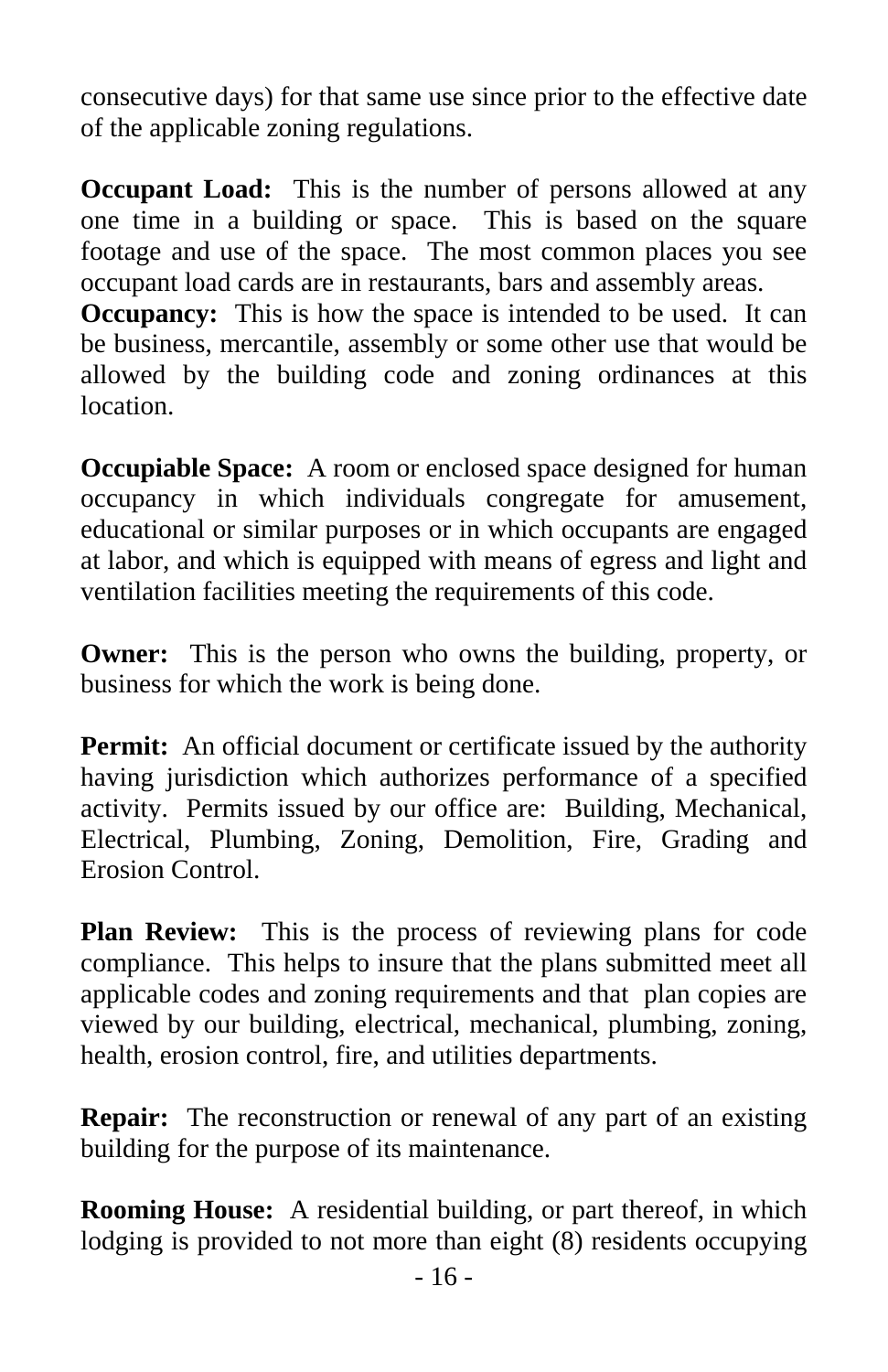separate living units on a weekly or longer basis. See also the definition of Boarding House) A rooming house may be made up of L**iving Units** which are an area or room(s) of a building which is used as a place for residents to live and sleep where residents do not have free access to all building areas and share one or more common bathrooms or kitchens.

**Shell Buildings:** Shell buildings are structures which may or may not have mechanical, electrical or plumbing systems present. When shell permits are requested generally the future tenant is not known. The owner does this to get an early start on the construction project. Sometimes the building may be speculative, meaning no systems will be put into the building until a tenant is signed. At times an owner may have a shell structure with electrical, mechanical and plumbing and complete architectural drawings for minimum compliance. Certificates of Occupancy (CO) are not issued on shell structures simply because they are not complete with regard to life safety, sanitation and zoning requirements. After a builder finishes a building by acquiring upfit permits for each tenant space, and all permits have had their required inspections and passed them, then a CO can be issued to each upfit permit.

**Tent:** Any structure, enclosure or shelter which is constructed of canvas or pliable material supported in any manner except by air or the contents it protects.

**U.D.O. – Unified Development Ordinance:** An Ordinance designed by Winston-Salem's Planning Department and approved by our City Council and our County Commissioners. This Ordinance provides zoning, land development, architectural, and environmental guidelines that are intended to promote the health, safety and general welfare of our public while adhering to the objectives of our published City and County growth plans.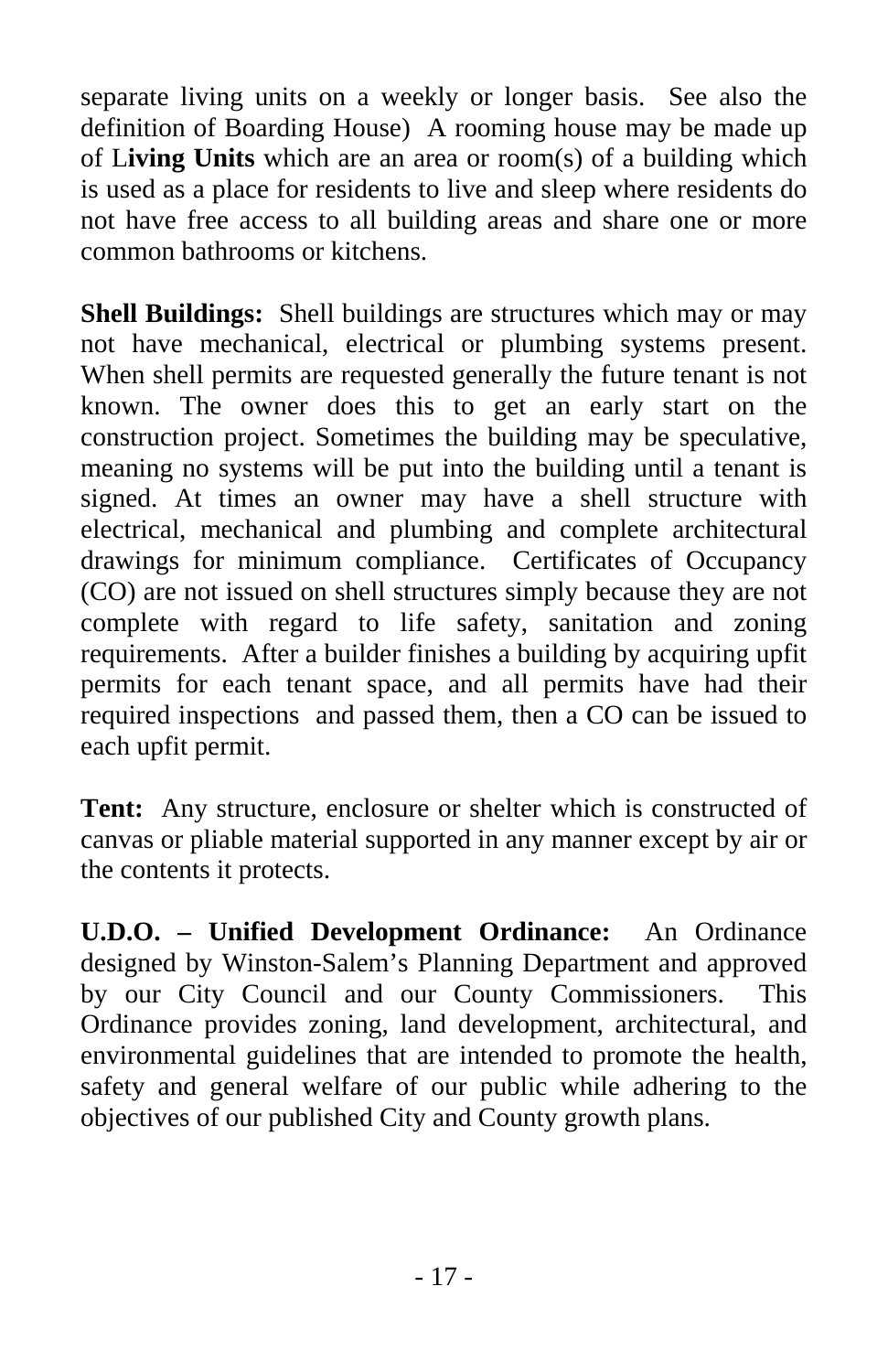### **Construction Documents Checklist**

#### **Grading and Civil Plans:**

- Name of the project, use group and type of construction.
- Name, address and phone number of owner, developer, or person assuming financial responsibility.
- Each drawing must be signed, sealed and dated by a professional architect or engineer, registered in the State of North Carolina.
- North arrow.
- Area locator map showing location within city or county boundaries.
- Lot and block of the existing tract of record, zoning of the parcel and proposed address if assigned.
- Setbacks and location of all easements including ingress, egress, sanitary sewer, stormwater and utility.
- Storm water drainage system.
- Drawn to scale from  $1" = 20'$  up to  $1" = 60'$
- Finished floor elevation as related to the USGS benchmark.
- Site drainage, including contours, established elevations, benchmark and detention plan.
- Location of utility poles and stormwater inlets (including pipe size) located in public right of way.
- Location of existing structures and other features on site.
- Street names and locations including right of way and centerline.
- Location and elevation of 100-year floodplain or floodway.

## **Landscaping Plan(s):**

- Location, general type and viability of existing vegetation, including trees to be preserved.
- Location of all plant and other landscaping material including, but not limited to, materials such as earth berms, walls, fences, screens, sculptures, fountains, street furniture, lights, courts and paved areas.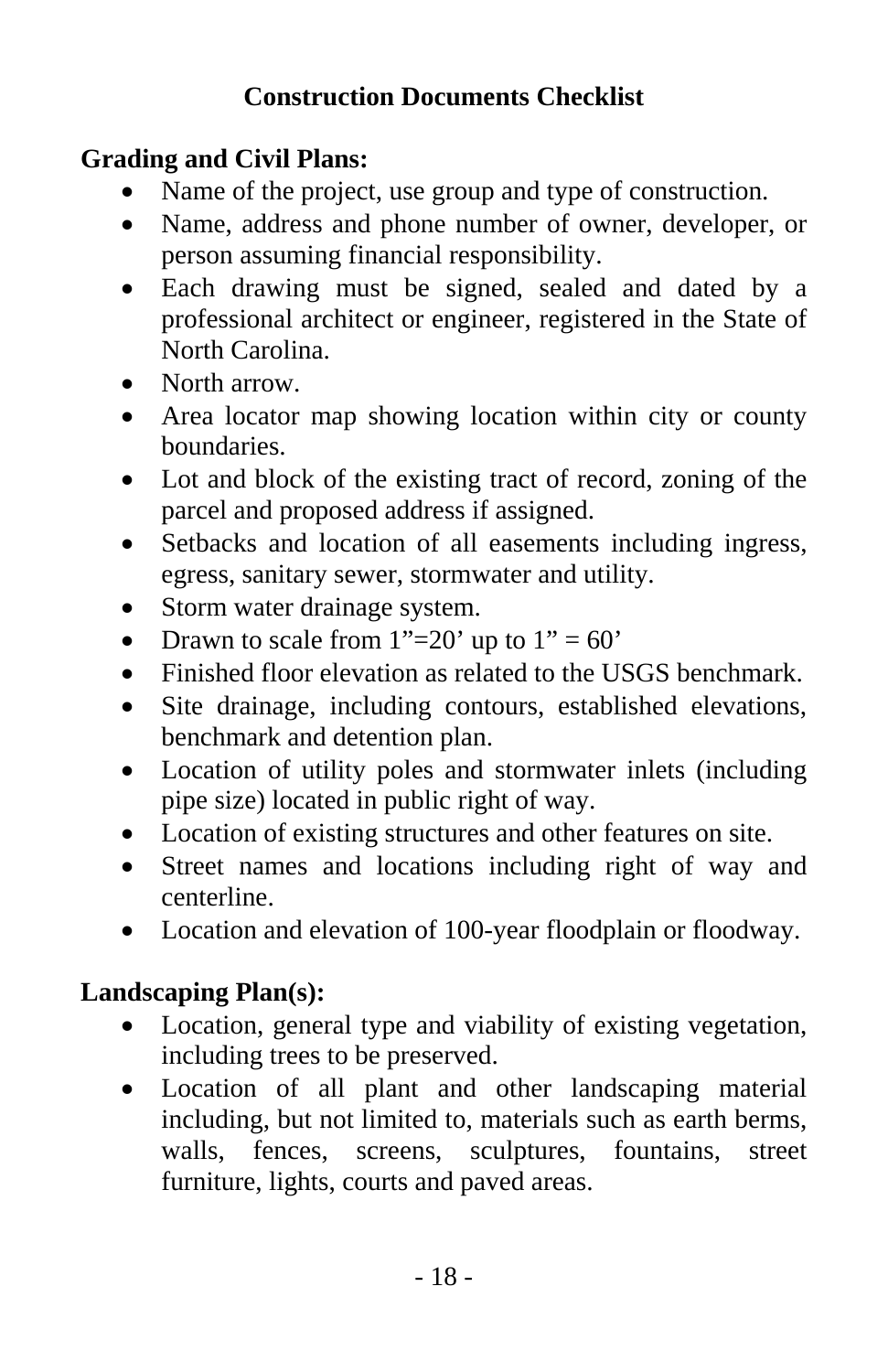- Plant schedules with the botanical and common names, general description (i.e. canopy, understory, ornamental or evergreen, shrub, grass etc.) and size and spacing.
- The person, architect, firm or company responsible for the Landscape Plan.
- A minimum scale of  $1" = 50'$  (preferably larger).
- Areas to be screened.
- Required buffer yards.
- Sight triangles and related landscaping.

### **Site Development Plan(s):**

- A minimum scale of  $1" = 50'$  (preferably larger0.
- Areas to be screened.
- Required buffer yards.
- Maintain the required percentage of pervious surface.
- Calculations for required parking and number of spaces provided, parking layout with full dimensions of parking spaces, circulation and location of accessible parking spaces and ramps.
- Existing and proposed access driveway locations and dimensions.

## **Site Utilities Plan:**

- Location and size of existing and proposed utilities including electric, gas, sanitary sewer, waterlines, meters and service entrances.
- Project description: (e.g. remodeling existing retail store into a Mexican restaurant or converting existing business office into a daycare facility)
- Location and size of existing water main to include connections for SPR,DOM & IRR systems.
- Locations and size of new water main to include connections for SPR,DOM & IRR systems.
- Location, size, type and configuration of water meters and backflow preventers.
- Location and size of existing sewer main to include connections and clean outs.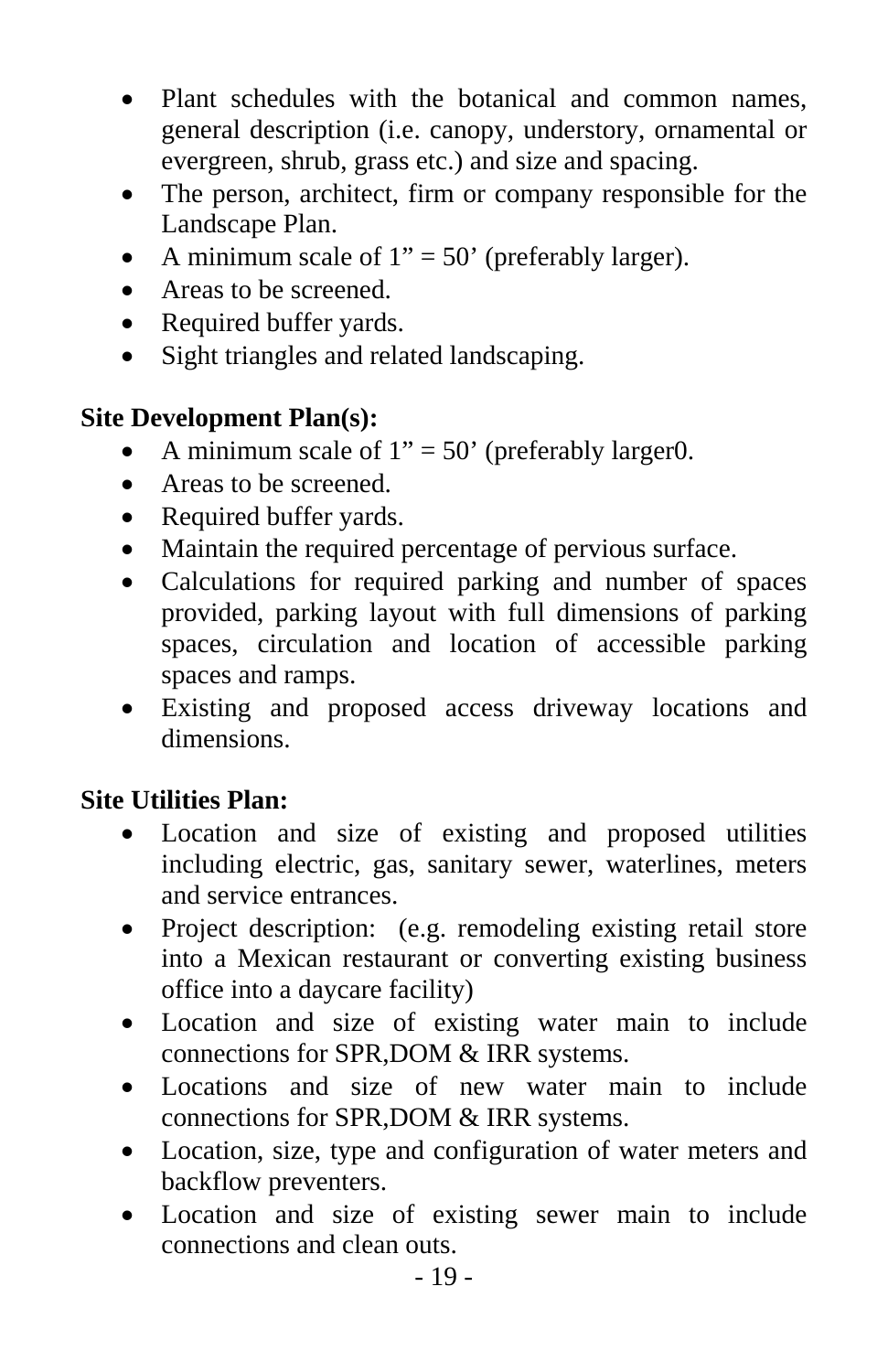- Location and size of new sewer main to include connections and clean outs.
- Location of Septic System.
- Location and size of Double Check Detector Assembly (DCDA).
- Location and size of Fire Service line.
- Location of Fire Hydrant(s).
- Location of outside, in-ground Grease Interceptor(s)
- Utility Easements: Who will own the property the utility is located on? City or private? *If City: Proposed city utility easements to be located on private property require approval from City/County Utilities (WSSPolicy B.33.a). Contact Ronnie Vernon at 336-747-6840 for assistance.*

### **Plumbing Plan Sheets:**

- Connection, location and line size of water supply, sanitary sewer and grease waste lines.
- Clearly distinguish between new work and existing work.
- Location and size of Point-of-Use Grease Traps/Interceptor(s).
- Location of outside, in-ground Grease Interceptor(s).
- Isometric diagram of main run, branches, and fixture locations.
- List on plans any proposed fixtures for sizing Grease Interceptors:
	- Include Fixture Type, Dimensions and waste drain size
	- e.g.: 2, 3 or 4 Comp Sink L"xW"xD" waste line size? 3 compartment pot sink  $20"x16"x14"$

1 ½ " waste drain

#### **SPR – Sprinkler Systems**

#### **DOM – Domestic Water Systems**

#### **IRR – Irrigation Systems**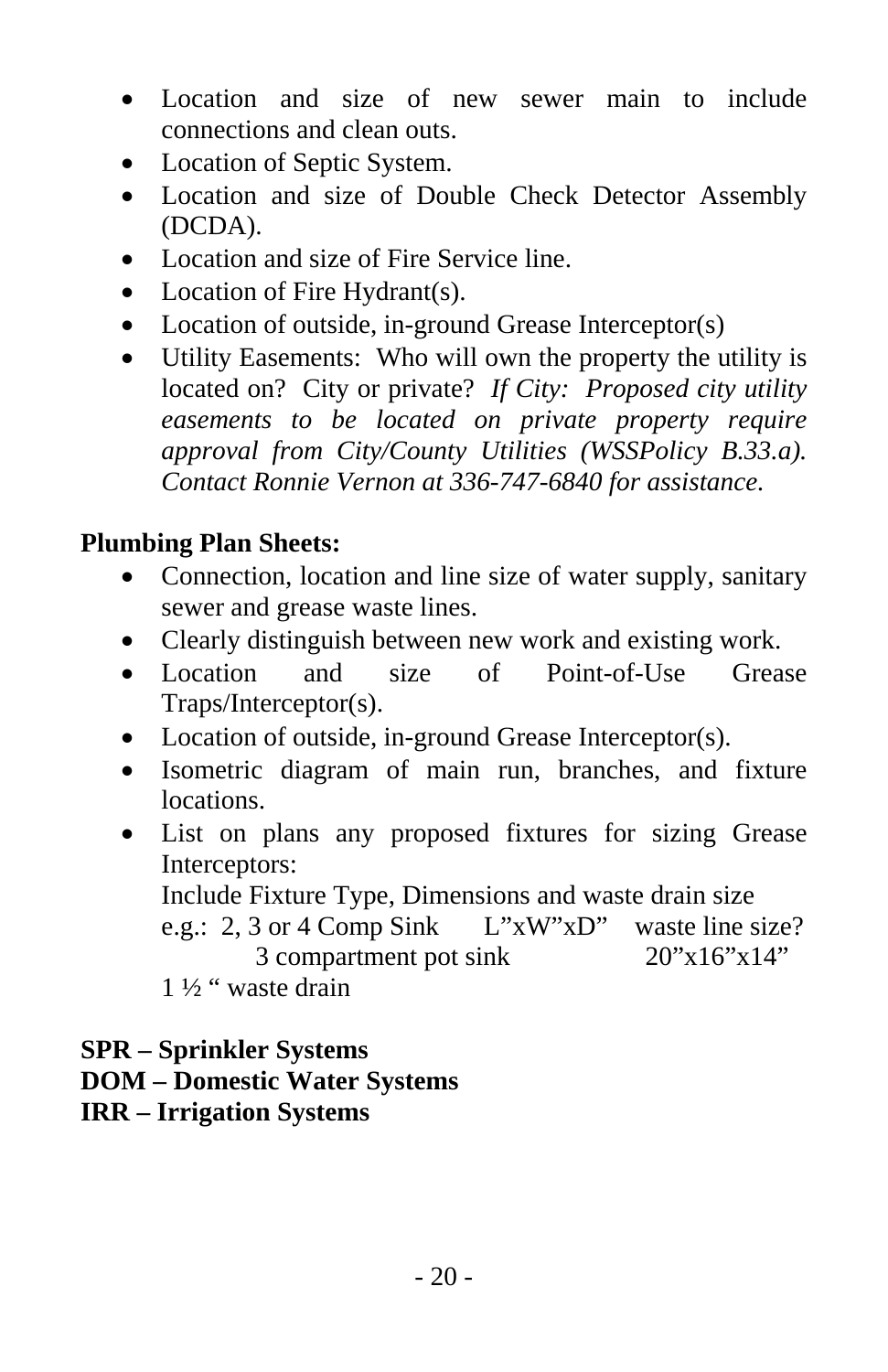#### **Building plan(s) – International Building Code or Rehabilitation Code:**

The items listed below are the minimum requirements to begin review.

- Appendix 'B' Fill out completely
- Height of structures.
- Foundation plan and specifications per Chapter 18.
- Floor plan including height and area requirements per Chapter 5.
- Structural and/or framing plan including load design per Chapter 16.
- Building elevations and sections.
- Wall section details and UL numbers for rated walls.
- Door schedule including all fire rated assemblies.
- Egress requirements per Chapter 10 including corridors, occupancy load, stairs, guards and handrails, window schedules.
- Accessibility requirements per N. C. Accessibility Code.
- Special use requirements per Chapter 4.
- Metal building certification. Must include structural analysis calculations if designed to minimum code requirements and must have engineered footing, details and complete sealed floor plans.
- Elevator plans and specifications.
- Facade and sign plans and details.
- Swimming pool details per Chapter 31 and ANSI/NSPI-1
- Life Safety Plan

## **Plumbing Plan(s) – International Plumbing Code:**

 The items listed below are the minimum requirements to begin review.

- Plan view and riser diagram showing method and size of supply, waste and vent per Chapters 6, 7 and 9. Clean out locations per Chapter 7.
- Material schedule per Chapter 3.
- Fixture schedule and minimum facilities per Chapter 4.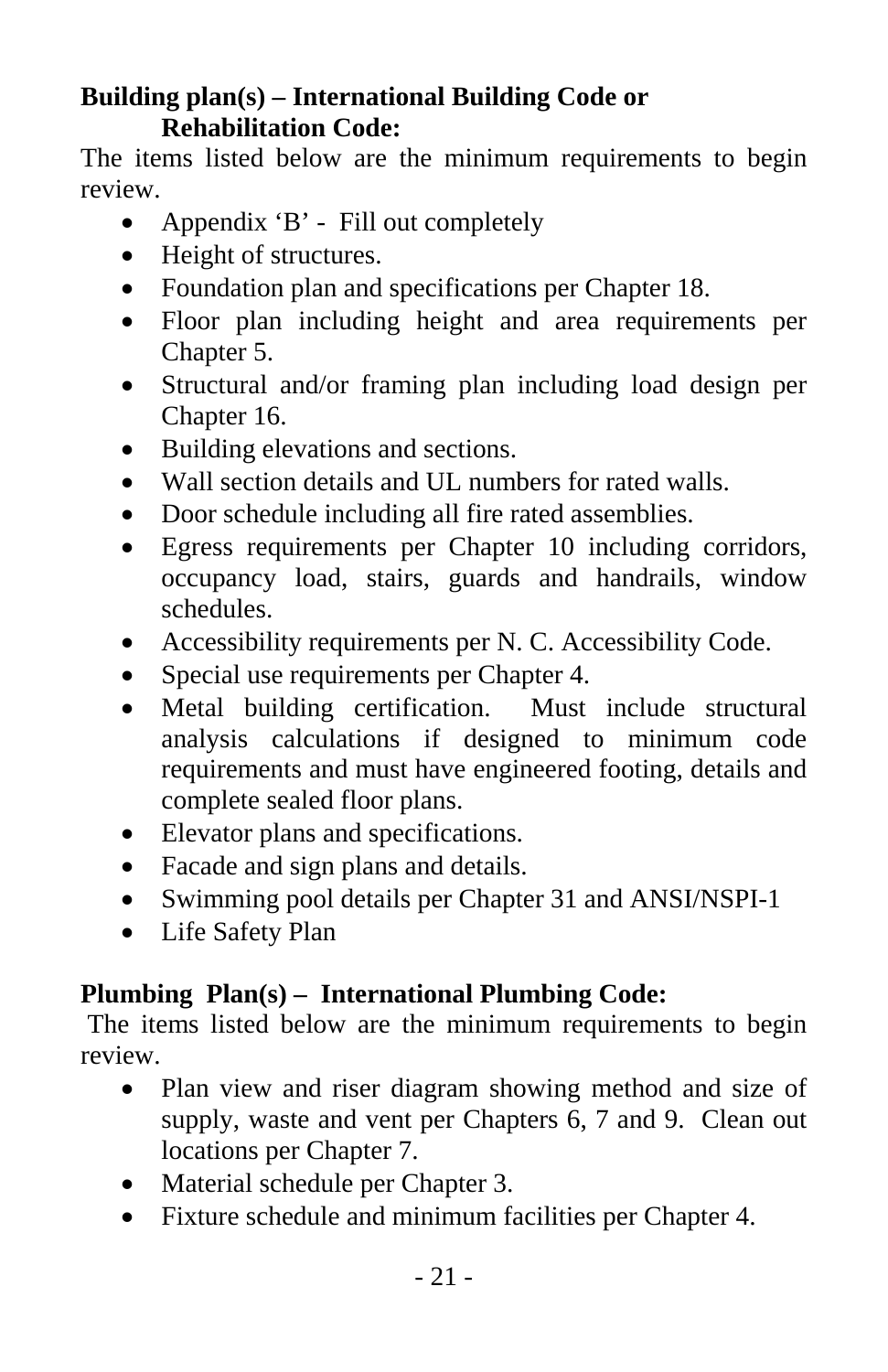- Accessibility requirements per the N.C. Accessibility Code.
- Traps, interceptors and valves, including backwater per Chapter 10.
- Backflow preventers per Chapter 6.

## **Mechanical Plan(s) – International Mechanical Code:**

The items listed below are the minimum requirements to begin review.

- Gas piping layout indicating size, distance to meter and loads.
- Gas piping material, connection, valves and vented chases.
- Appliance location and specifications of equipment.
- Combustion air requirements per Chapter 7.
- Air distribution system layout and specifications of ductwork.
- Kitchen equipment including hood and duct system specification per Chapter 5.
- Outside air calculation as per Chapter 4.
- Fire/smoke damper locations and details.

## **Electrical Plan(s) – National Electric Code:**

The items listed below are the minimum requirements to begin review.

- Riser diagram including size of service entrance, voltage and phase, feeder and subfeed conductor size and ampacities, and number of conductors in each raceway.
- Power plans Complete with panel, electrical room and service locations.
- Panel schedule to include size, number of circuits, grounding conductor size.
- Wiring method.
- Legend of symbols.
- Hazardous location, dust, fumes, explosives and vapors.
- Exit and egress lighting with foot-candles and power source.
- Ground fault circuit interrupters.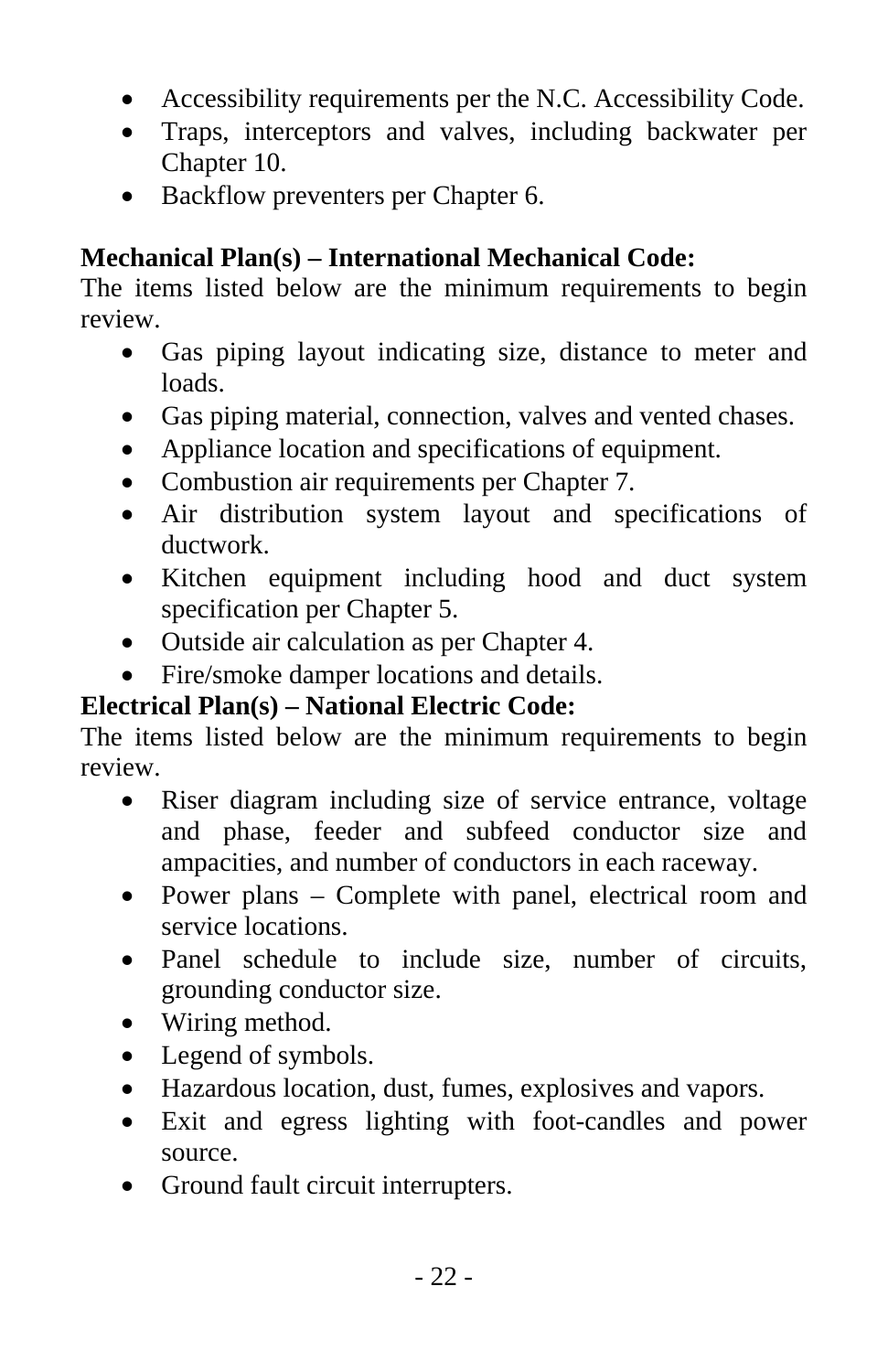• Fault current available at the transformer(s) and systems design.

#### **Fire Suppression Plan(s):**

- Street name and layout including north arrow.
- Riser diagram showing, as applicable: gate valves, standpipe, backflow preventer, check valves, fire department connection, elevations, main drain, and pipe material.
- Fire service main burial depth, fire hydrants, material specifications, and signpost indicating valves.
- Hazard design, density, remote area sprinkler specifications, hanger type and spacing.
- Fire alarm interior, exterior and supervision.

Please be aware that fire suppression plans vary greatly depending upon the intended occupancy and type of construction of a building. The items listed above include only very basic suggestions for fire safety systems. Almost all fire suppression or alarm systems must be sealed by a North Carolina registered professional engineer. Fees for plan review and permits are listed in the brochures offered in the Inspection's Division office. Also offered are fee schedules for initial and annual inspections that fire department personnel are required by law to perform. These inspections include facilities such as: Commercial properties, day cares and group or foster homes. Inspections can result in citations and fines for fire/life safety violations. Questions pertaining to these fines or inspection/plan review fees should be directed to the Winston-Salem Fire Marshall's office (336-773-7972.)

#### **Storm Water Calculations:**

All construction drawings must contain storm water calculations. All civil plans must show new contours, if any, in order to verify direction of runoff from the site and the point of discharge. If no site work is to be done and existing flow paths will not be altered, it should be so noted on the plans.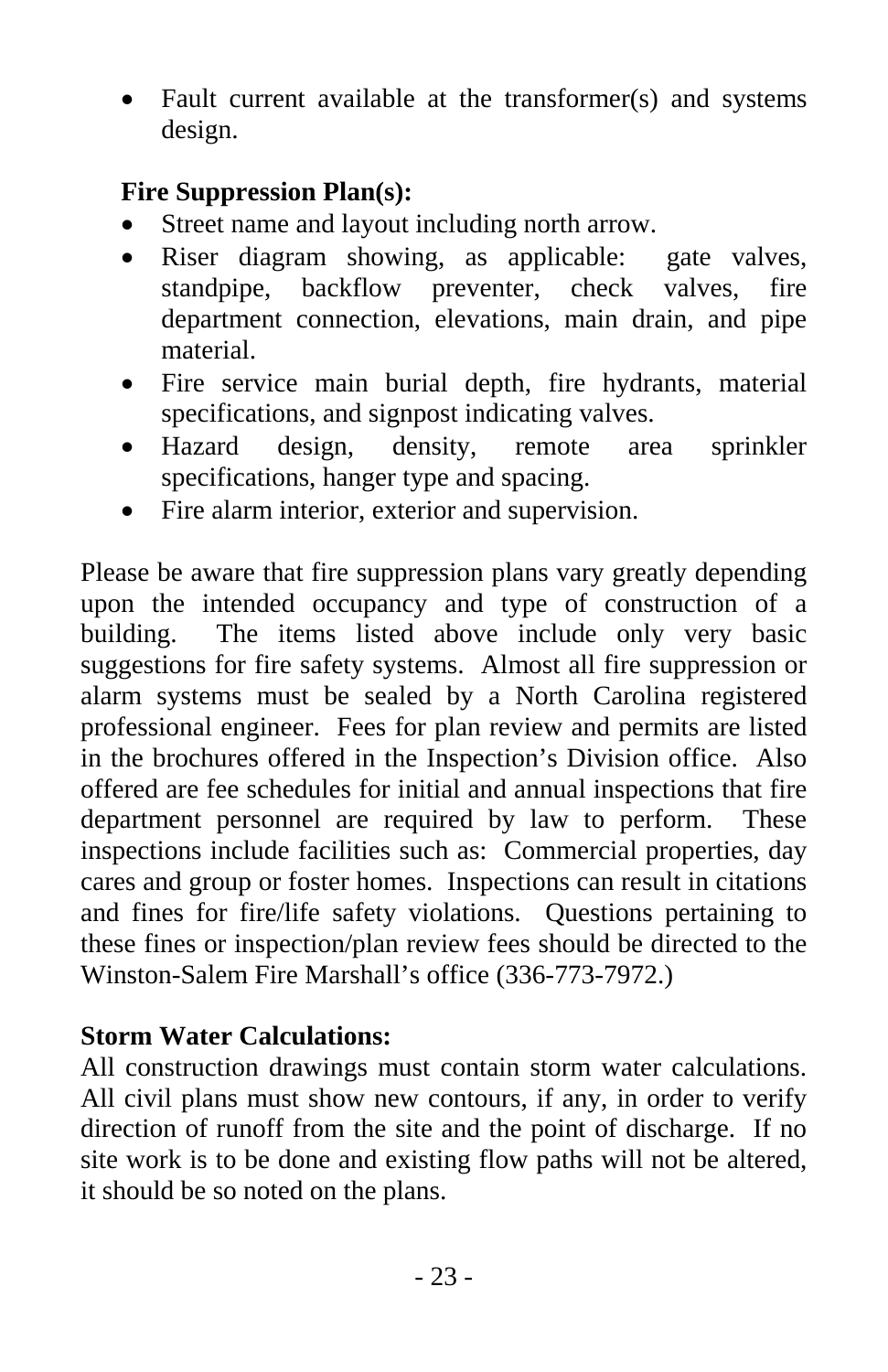# **WSFC INSPECTIONS DIVISION** "NOTES"